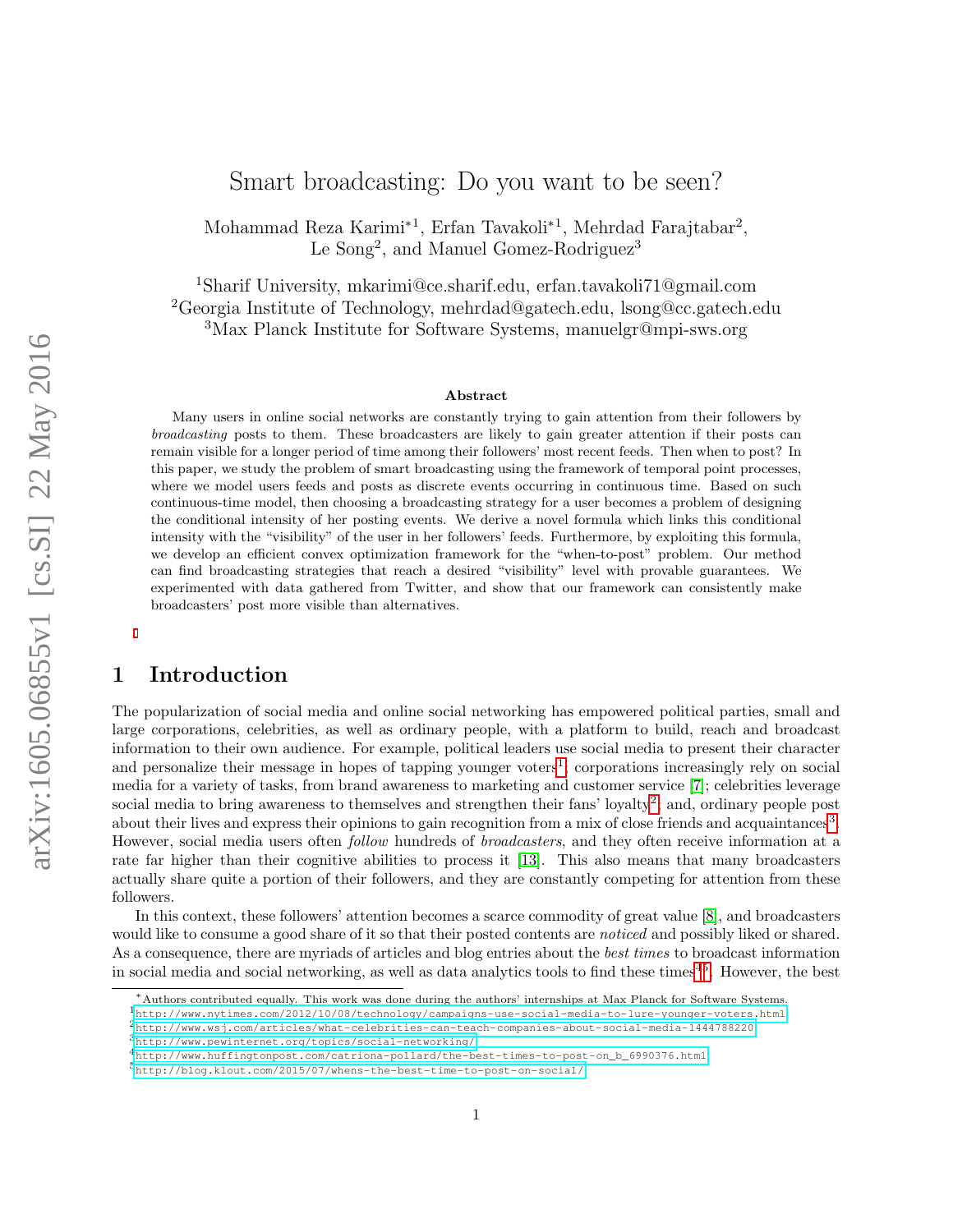time to post on social media depends on a variety of factors, often specific to the broadcaster in question, such as their followers' daily and weekly behavior patterns, their location or timezone, and the number of broadcasters and volume of information competing for their attention in these followers' feeds (be it in the form of a Twitter user's timeline, a Facebook user's wall or an Instagram user's feed). Therefore, the problem of finding the best times to broadcast messages and elicit attention (be it views, likes or shares), in short, the when-to-post problem, requires careful reasoning and smart algorithms, which have been largely inexistent until very recently [\[19\]](#page-13-3).

In this paper, we develop a novel framework for the when-to-post problem, where we measure the gained attention or visibility of a broadcaster as the time that at least one post from her is among the most recent k received stories in her followers' feed. A desirable property of this time based visibility measure is that it is easy to estimate from real data. In order to measure the achieved visibility for a particular deployed broadcasting strategy, one only need to use a separate held-out set of the followers' feeds, independently of the broadcasted content. This is in contrast to other measures based on,  $e.g.,$  the number of likes or shares caused by a broadcasting strategy. These latter measures are difficult to estimate from real data and often require actual interventions, since they depend on other confounding factors such as the follower's reaction to the post content [\[6\]](#page-12-0), whose effect is difficult to model accurately [\[5\]](#page-12-1).

More specifically, we will model users' feeds and posts as discrete events occurring in continuous time using the framework of temporal point processes. Our model explicitly characterize the continuous time interval between posts by means of conditional intensity functions [\[1\]](#page-12-2). Based on such continuous-time model, then choosing a strategy for a broadcaster becomes a problem of designing the conditional intensity of her posting events. We derive a novel formula which can link the conditional intensity of an *arbitrary* broadcaster with her visibility in her followers' feeds. Interestingly, we can show that the average visibility is concave in the space of (piece-wise) smooth intensity functions. Based on this result, we propose a convex optimization framework to address a diverse range of visibility shaping tasks given budget constraints. Our framework allows us to conduct fine-grained control of a broadcaster's visibility across her followers. For instance, our framework can steer the visibility in such a way that some time intervals are favored over others, e.g., times when the broadcasters' followers are on-line. In addition to the novel framework, we develop an efficient gradient based optimization algorithm, which allows us to find optimal broadcast intensities for a variety of visibility shaping tasks in a matter of milliseconds. Finally, we experimented on a large real-world dataset gathered from Twitter dataset, and show that our framework can consistently make broadcasters' posts more visible than alternatives.

Related work. The work most closely related to ours is by Spasojevic et al. [\[19\]](#page-13-3), who introduced the when-to-post problem. In their work, they first perform an empirical study on the best times to post in Twitter and Facebook by analyzing more than a billion messages and responses. Then, they design several heuristics to (independently) pinpoint at the times that elicited the greatest number of responses in a training set and then show that these times also lead to more responses in a held-out set. In our work, we measure attention by means of visibility, a measure that is not confounded with the message content and can be accurately evaluated on a held-out set, and then develop a convex optimization framework to design complete broadcasting strategies that are provably optimal.

There have been an increasing number of empirical studies on understanding attention and information overload on social and information networks [\[2,](#page-12-3) [14,](#page-13-4) [16,](#page-13-5) [13\]](#page-13-1). The common theme is to investigate whether there is a limit on the amount of ties  $(e.g.,$  friends, followees or phone contacts) people can maintain, how people distribute attention across them, and how attention influences the propagation of information. In contrast, in this work, we focus on optimizing a social media user's broadcasting strategy to capture the greatest attention from their followers.

Our work also relates to the influence maximization problem, extensively studied in recent years [\[18,](#page-13-6) [15,](#page-13-7) [4,](#page-12-4) [10\]](#page-13-8), which aims to find a set of nodes in a social network whose initial adoptions of certain idea or product can trigger the largest expected number of follow-ups. In this line of work, the goal is finding these influential users but not to find the best times for these users to broadcast their messages, which is our goal here. Only very recently, Farajtabar et al. [\[11\]](#page-13-9) have developed a convex optimization framework to find broadcasting strategies, however, their focus is on steering the overall activity in the network to a certain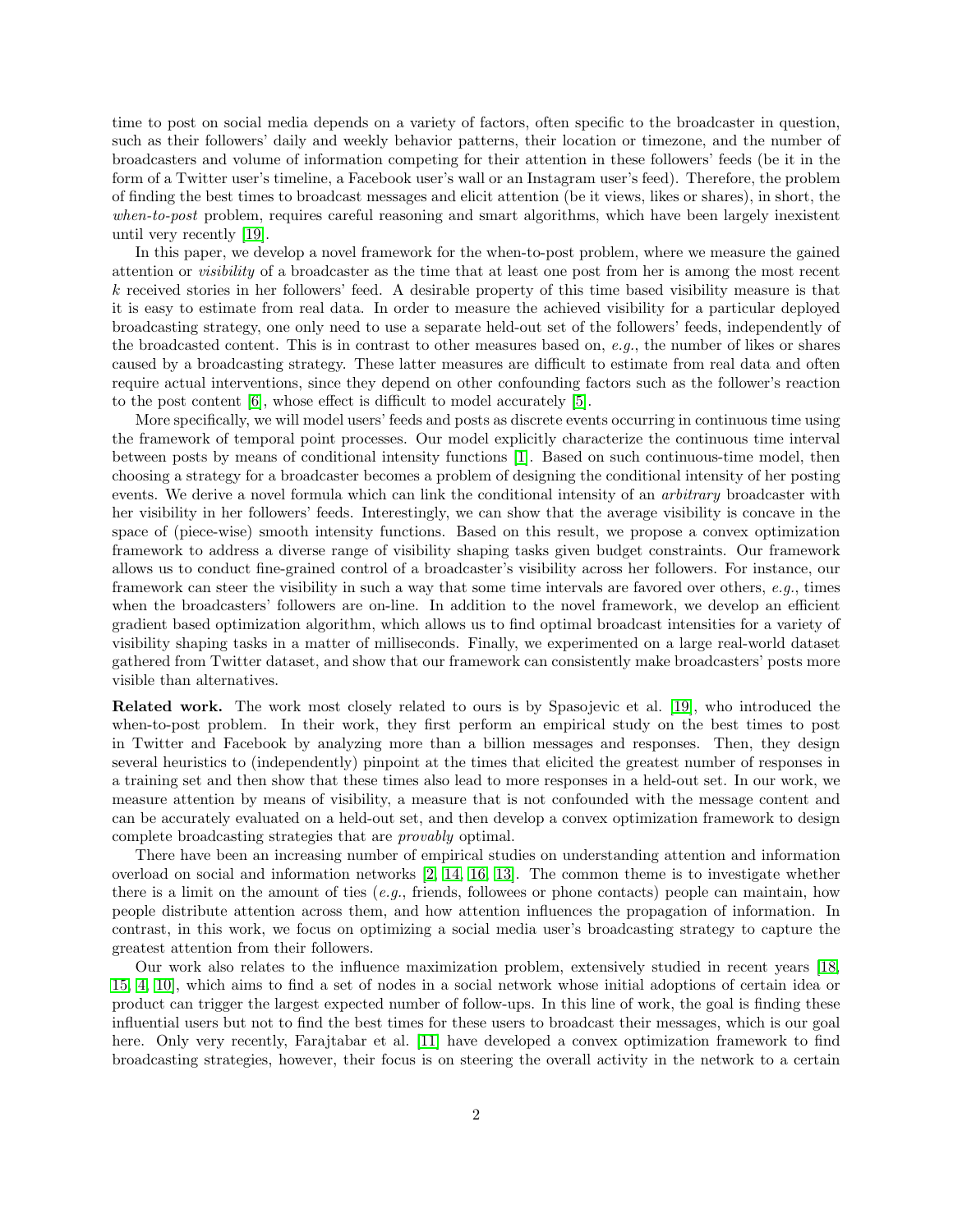state by incentivizing a few influential users, in contrast, we focus on maximizing visibility as measured on a broadcaster's audience's feeds.

Finally, the framework of temporal point processes, which our work builds upon, has been increasingly used to model a wide range of phenomena in social media and social networking sites, e.g., from social influence [\[11\]](#page-13-9), network evolution [\[12\]](#page-13-10), opinion dynamics [\[9\]](#page-13-11) or product competition [\[20\]](#page-13-12).

#### <span id="page-2-0"></span>2 Background on Point Processes

A temporal point process is a stochastic process whose realization consists of a list of discrete events localized in time,  $\{t_i\}$  with  $t_i \in \mathbb{R}^+$  and  $i \in \mathbb{Z}^+$ . Many different types of data produced in online social networks can be represented as temporal point processes, such as the times of tweets, retweets or likes in Twitter. A temporal point process can be equivalently represented as a counting process,  $N(t)$ , which records the number of events before time t. Then, in a infinitesimally small time window  $dt$  around time t, the number of observed event is

$$
dN(t) = \sum_{t_i \in \mathcal{H}(t)} \delta(t - t_i) dt,\tag{1}
$$

and hence  $N(t) = \int_0^t dN(s)$ , where  $\delta(t)$  is a Dirac delta function. It is often assumed that only one event can happen in a small window of size dt, and hence  $dN(t) \in \{0, 1\}.$ 

An important way to characterize temporal point processes is via the intensity function — the stochastic model for the time of the next event given all the times of previous events. The intensity function  $\lambda(t)$ (intensity, for short) is the probability of observing an event in a small window  $[t, t + dt)$ , *i.e.*,

$$
\lambda(t)dt = \mathbb{P}\left\{\text{event in } [t, t+dt)\right\}.
$$
\n(2)

Based on the intensity, one can obtain the expectation of the number of events in the windows  $[t, t + dt]$  and  $[0, t)$  respectively as

$$
\mathbb{E}[dN(t)] = \lambda(t) dt \text{ and } \mathbb{E}[N(t)] = \int_0^t \lambda(\tau) d\tau
$$
\n(3)

There is a wide variety of functional forms for the intensity  $\lambda(t)$  in the growing literature on social activity modeling using point processes, which are often designed to capture the phenomena of interests. For example, retweets have been modeled using multidimensional Hawkes processes [\[11,](#page-13-9) [22\]](#page-13-13), new network links have been predicted using survival processes [\[21,](#page-13-14) [12\]](#page-13-10), and daily and weekly variations on message broadcasting intensities have been captured using inhomogeneous Poisson processes [\[17\]](#page-13-15).

In this work, since we are interested on optimizing message broadcasting intensities, we use inhomogeneous Poisson processes, whose intensity is a time-varying function  $\lambda(t) = g(t) \geq 0$ .

#### <span id="page-2-1"></span>3 From Intensities to Visibility

In this section, we will present our model for the posting times of broadcasters and the feed story arrival times of followers using point processes parameterized by intensity functions. Based on these models, we will then define our visibility measure, and derive a novel link between the visibility measure and the intensity functions of a broadcaster and her followers.

Representation of broadcast and feed. Given a directed social network  $\mathcal{G} = (\mathcal{V}, \mathcal{E})$  with  $m = |\mathcal{V}|$  users, we assume that each user can be both broadcaster and follower. Then, we will use two sets of counting processes to modeling each user's activity, the first set for the user's broadcasting activity, and the second set for the user's feed activity.

More specifically, we represent the broadcasting times of the users as a set of counting processes denoted by a vector  $\mathbf{N}(t)$ , in which the u-th dimension,  $N_u(t) \in \{0\} \cup \mathbb{Z}^+$ , counts the number of messages user u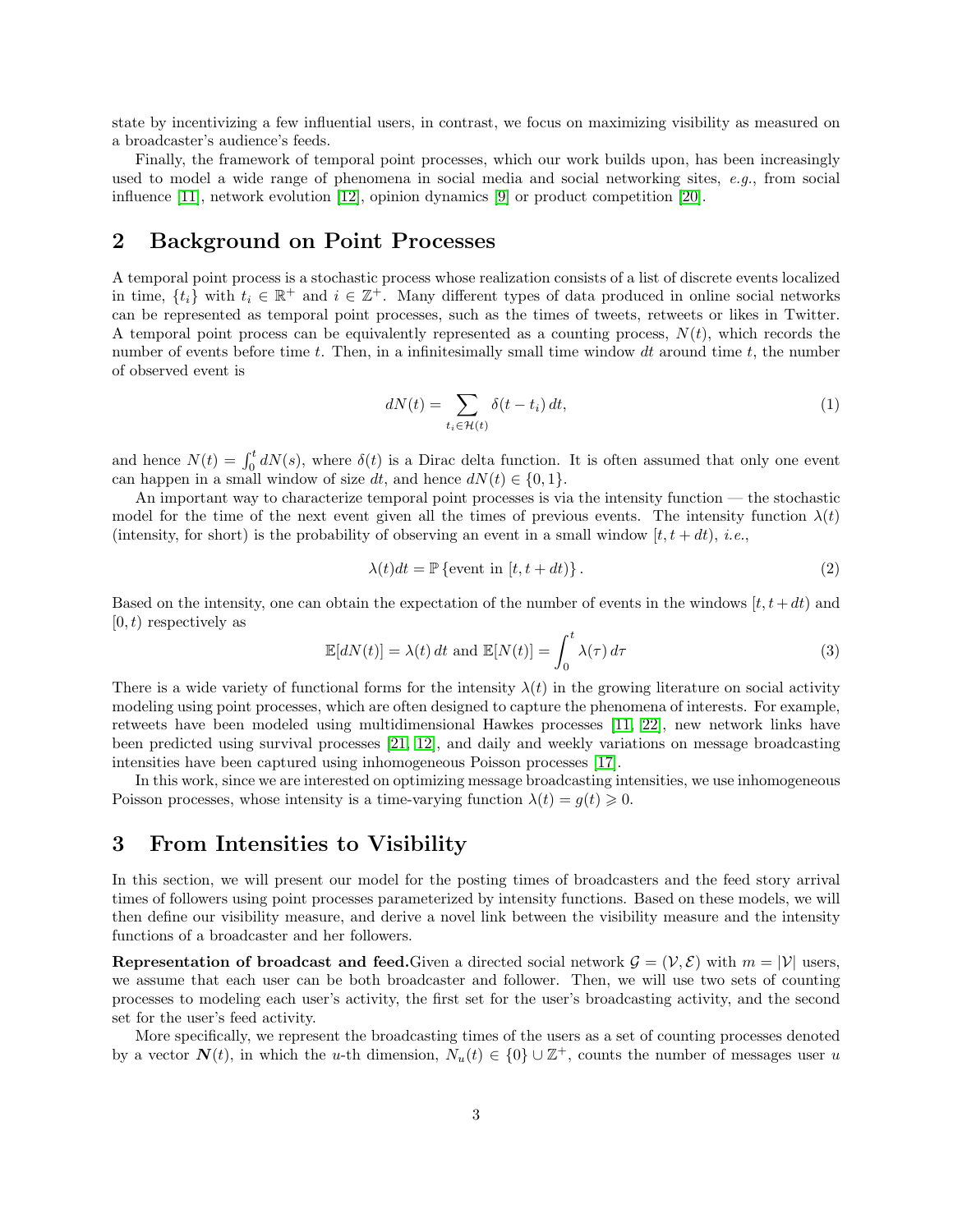broadcasted up to but not including time t. Then, we can characterize the message rate of these users using their corresponding intensities

<span id="page-3-1"></span>
$$
\mathbb{E}[d\mathbf{N}(t)] = \boldsymbol{\lambda}(t) \, dt. \tag{4}
$$

Furthermore, given the adjacency matrix  $A \in \{0,1\}^{m \times m}$  corresponding to the social network  $\mathcal{G}$ , where  $A_{uv} = 1$  indicates that v follows u, and  $A_{uv} = 0$  otherwise, we can represent the feed story arrival times of the users as a sum of the set of broadcasting counting processes. That is

$$
\mathbf{M}(t) = \mathbf{A}^T \mathbf{N}(t),\tag{5}
$$

which essentially aggregates for each user the counting processes of the broadcasters followed by this user. Then, we can characterize the feed rates using intensity functions

$$
\mathbb{E}[d\mathbf{M}(t)] = \gamma(t) dt,\tag{6}
$$

where  $\boldsymbol{\gamma}(t) := \boldsymbol{A}^T \boldsymbol{\lambda}(t) = (\gamma_1, \dots, \gamma_m)^T$ .

Finally, from the perspective of a pair of broadcaster (or user) u and her follower  $v$ , it is useful to define the feed rate of  $v$  due to other broadcasters (or users) followed by  $v$  as

<span id="page-3-2"></span>
$$
\gamma_{v \setminus u}(t) := \gamma_v(t) - \lambda_u(t),\tag{7}
$$

where we assume  $\gamma_{v\setminus u}(t) := 0$  if v does not follow  $u, A_{uv} = 0$ .

**Definition of Visibility.** Consider a broadcaster u and her follower v, and we note that v may follow many other broadcasters other than  $u$ . Thus, at any time t, user  $v$  may see stories originated from multiple broadcasters. We can model the times and origins of all these stories present in v's current feed as a first-in-first-out (FIFO) queue<sup>[6](#page-3-0)</sup> of pairs

$$
\mathcal{H}_v(t) := \left\{ (t_{(i)}, u_{(i)}) : t \geq t_{(1)} \geq \ldots \geq t_{(I-1)} \geq t_{(I)}, u_{(i)} \in \mathcal{N}^-(v) \right\},\
$$

where  $\cdot_{(i)}$  denotes the *i*-th element in the queue,  $t_{(i)}$  is the time when v receives a story from broadcaster  $u_{(i)}$ ,  $\mathcal{N}^-(v)$  denotes the set of broadcasters followed by v, and I is the length of the queue. The length I accounts for the fact that online social platforms typically set a maximum number of stories that can be displayed in the feed, e.g., currently Twitter has  $I = 20$ . The FIFO queue is to model the fact that when a new story arrives, the oldest story,  $(t_{(I)}, u_{(I)})$ , at the bottom of the feed will be removed, and the ordering of the remaining stories will be shifted down by one slot, i.e.,

$$
i+1 \leftarrow i, \quad \forall i = 1, \dots, I-1
$$

and the newly arrived story will be appended to the beginning of the queue as  $t_{(1)}$  and appear at the top of the feed. For simplicity, we assume that the queue is always full at the time of modeling.

In the list  $\mathcal{H}_v(t)$ , we keep track of the rank  $r_{uv}(t)$  of the most recent story posted by the broadcaster u among all the stories received by user  $v$  by time  $t, i.e.,$ 

$$
r_{uv}(t) = \min\{i : u_{(i)} = u\}.
$$
\n(8)

Then, given an observation time window  $[0, T]$ , and a deterministic sequence of broadcasting events, we can define the deterministic visibility of broadcaster u at  $k$  with respect to follower v as

$$
\mathcal{T}_{uv}(k) := \int_0^T \mathbb{I}[r_{uv}(t) \leq k] dt,
$$
\n(9)

which is the amount of times that at least one story from broadcaster  $u$  is among the most recent  $k$  stories in user v's feed.

<span id="page-3-0"></span><sup>6</sup> In this work, we assume the social network sorts stories in each user's feed in inverse chronological order.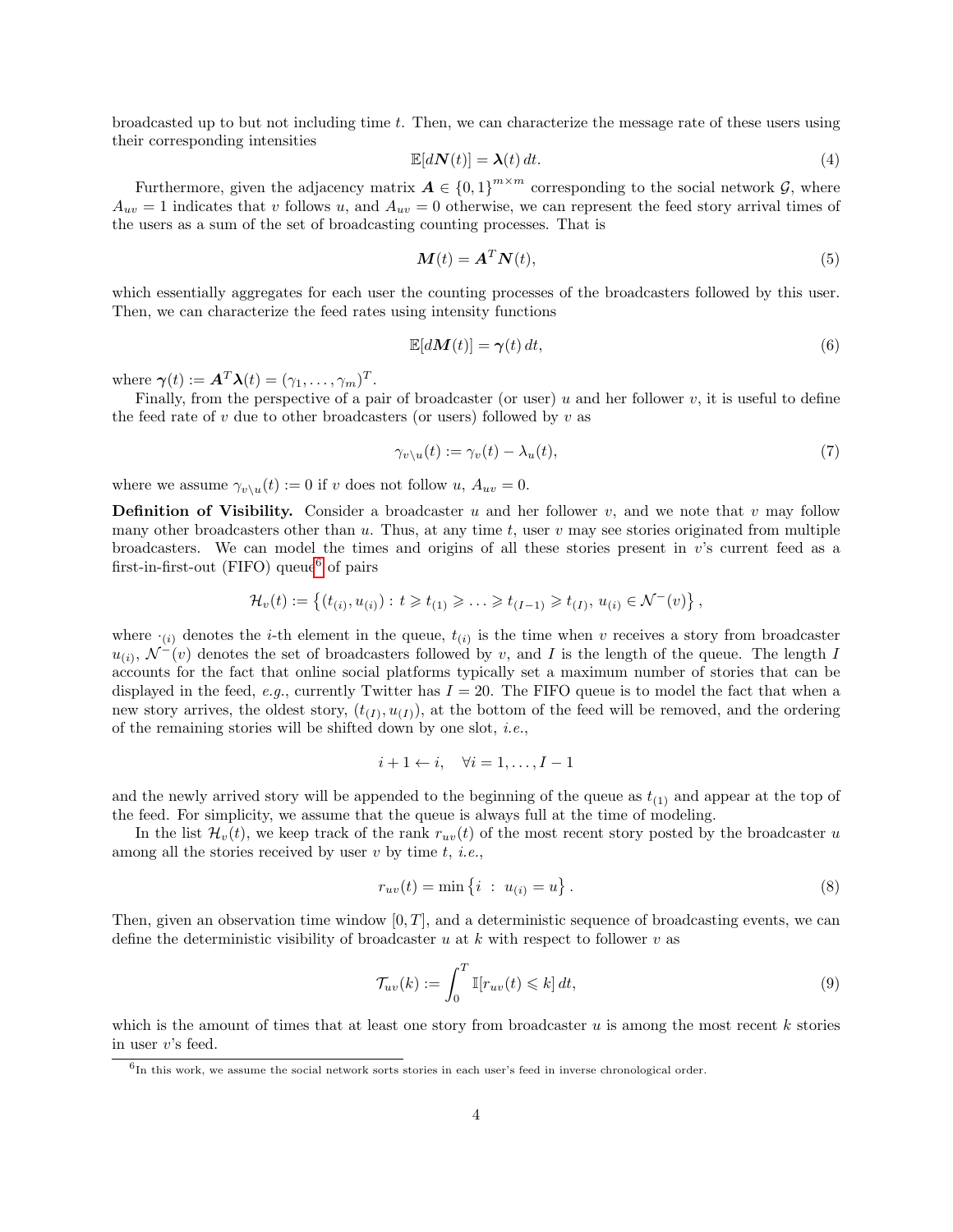Since the sequence of broadcasting events are generated from stochastic processes, we will consider the expected value of  $\mathcal{T}_{uv}(k)$  instead. If we first denote the probability that at least one story from broadcaster u is among the k most recent stories in follower  $v$ 's feed as

$$
f_{uv}(t,k) = \mathbb{P}\left\{r_{uv}(t) \leq k\right\},\tag{10}
$$

then the expected (or average) visibility  $\mathcal{V}(k)$  can be defined as

<span id="page-4-0"></span>
$$
\mathcal{V}_{uv}(k) := \mathbb{E}\left[\mathcal{T}_{uv}(k)\right] = \int_0^T f_{uv}(t, k) dt,
$$
\n(11)

given the integral is well-defined. In some scenarios, one may like to favor some periods of times  $(e.g.,$  times in which the follower is online), encode such preference by means of a time significance function  $s(t) \geq 0$  and consider  $f_{uv}(t, k)s(t)$  instead of just  $f_{uv}(t, k)$ .

Note that the visibility  $\mathcal{V}_{uv}(k)$  is defined for a pair of broadcaster u and her follower v given k. We will focus our later exposition on a particular of u and v, and omit the subscript  $\cdot_{uv}$  and simply use notation such as  $f_k(t)$ ,  $V(k)$ . However, we note that the computation of the visibility for a pair of users u and v may depend on the broadcast and feed intensities of all users in the network.

Computation of Visibility. In this section, we derive an expression for the average visibility, given by Eq. [11,](#page-4-0) using the broadcaster posting and follower feed representation, given by Eqs. [4-](#page-3-1)[7.](#page-3-2) This link is crucial for the convex visibility shaping framework in Section [5.](#page-7-0)

Given a broadcaster u with  $\lambda_u(t) = \lambda(t)$  and her follower v with  $\gamma_v(t) = \gamma(t)$  and  $\gamma_{v\setminus u}(t) = \mu(t)$ , we first compute the probability  $f_1(t)$  that at least one message from the broadcaster is among the  $k = 1$  most recent ones received by v at time t. By definition, one can easily realize that  $f_1(t)$  satisfies the following equation:

$$
f_1(t+dt) = \underbrace{f_1(t) (1 - \mu(t)dt)}_{1. \text{ Remains the most recent}} + \underbrace{(1 - f_1(t)) \lambda(t)dt}_{2. \text{ becomes the most recent}},
$$
 (12)

where each term models one of the two possible situations:

- 1. The most recent message received by follower v by time t was posted by broadcaster u  $(w, p, f_1(t))$  and none of the other broadcasters that v follows posts a message in  $[t, t + dt]$   $(w.p. 1 - \mu(t)dt)$ .
- 2. The most recent message received by follower  $v$  by time  $t$  was posted by a different broadcaster  $(w.p. 1 - f_1(t))$  and broadcaster u posts a message in  $[t, t + dt]$   $(w.p. \lambda(t)dt)$  which becomes the most recent one.

Then, by rearranging terms and letting  $dt \to 0$ , one finds that the probability satisfies the following differential equation:

$$
f_1'(t) = -(\mu(t) + \lambda(t))f_1(t) + \lambda(t).
$$
\n(13)

We can proceed with the induction step for  $f_k(t)$  with  $k > 1$ . In particular, by definition,  $f_k(t)$  satisfies the following equation:

$$
f_k(t+dt) = \underbrace{f_{k-1}(t)}_{1. \text{ Was among } k-1} + \underbrace{(f_k(t) - f_{k-1}(t))(1 - \mu(t)dt)}_{2. \text{ Remains on the } k\text{-th position}} + \underbrace{(1 - f_k(t))\lambda(t)dt}_{3. \text{ becomes the most recent}},
$$
(14)

where each term models one of the three possible situations:

- 1. The last message posted by broadcaster u by time t is among the most recent  $k 1$  ones received by follower v  $(w.p. f_{k-1}(t))$  and, independent of whether a message is posted by any other broadcaster or not, this message will remain among the most recent k at  $t + dt$ .
- 2. The last message posted by broadcaster u by time t is the k-th one  $(w.p. (f<sub>k</sub>(t) f<sub>k-1</sub>(t)))$  and none of the other broadcasters followed by v posts a message in  $[t, t + dt]$   $(w.p. 1 - \mu(t)dt)$
- 3. The last k messages received by follower v by time t were posted by other broadcasters  $(w.p. 1-f_k(t))$ and broadcaster u posts a message in  $[t, t + dt]$  (w.p.  $\lambda(t)dt$ ), becoming the most recent one.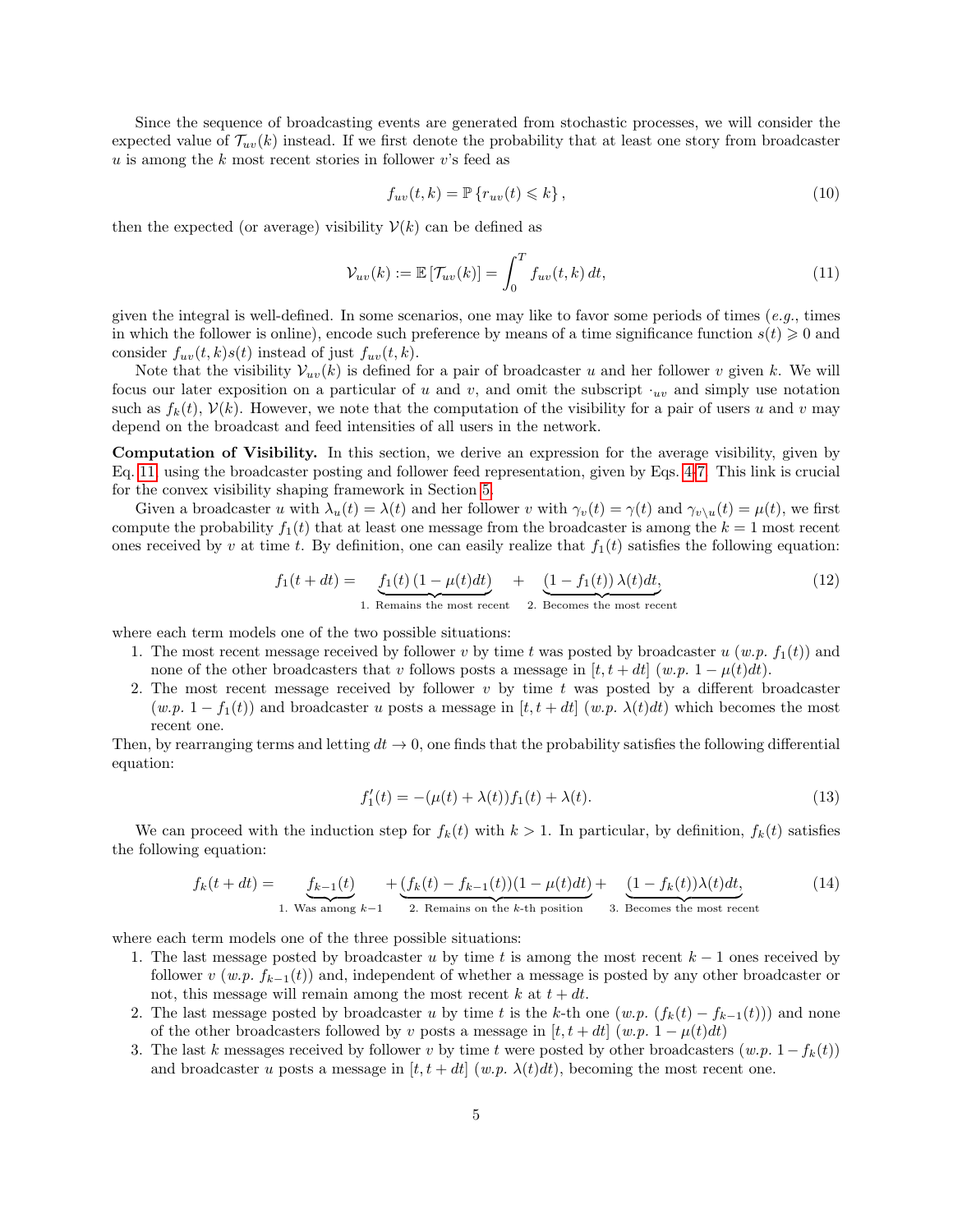

Figure 1: The visibility shaping problem. A social media user u broadcast  $N_u(t)$  messages at a rate  $\lambda_u(t)$ . Her messages accumulate in each of her followers' feeds, which receives  $M_v(t)$  messages at a rate  $\gamma_v(t)$  =  $\lambda_u(t)+\gamma_{v\setminus u}(t)$ , where  $\gamma_{v\setminus u}(t)$  denotes the message rate due to other broadcasters v follows. For each follower, the average visibility of a user u's messages is defined as the time that a post from user u is among the last  $k$ stories the follower received. In the visibility shaping problem, the goal is to optimize  $\lambda_u(t)$  to steer visibility.

By rearranging terms and letting  $dt \to 0$ , we uncover a recursive relationship between  $f_k(t)$  and  $f_{k-1}(t)$ , by means of the following differential equation:

<span id="page-5-3"></span>
$$
f_k'(t) = -(\mu(t) + \lambda(t))f_k(t) + \mu(t)f_{k-1}(t) + \lambda(t),
$$
\n(15)

Perhaps surprisingly, we can find a closed form expression for  $f_k(t)$ , given by the following Lemma (proven in the Appendix [A\)](#page-0-5):

<span id="page-5-1"></span>**Lemma 1.** Given a broadcaster with message intensity  $\lambda(t)$  and one of her followers with feed message intensity due to other broadcasters  $\mu(t)$ . The probability  $f_k(t)$  that at least one message from the broadcaster is among the k most recent ones received by the follower at time t can be uniquely computed as

<span id="page-5-0"></span>
$$
f_k(t) = \frac{\int_0^t \lambda(\tau) e^{-\int_\tau^t \lambda(x)dx} \Gamma[k, \int_\tau^t \mu(x)dx] d\tau}{(k-1)!},
$$
\n(16)

given the boundary conditions  $f_1(0) = \ldots = f_k(0) = 0$  and the incomplete Gamma function defined as  $\Gamma[k, x] = \int_x^\infty \tau^{k-1} e^{-\tau} d\tau.$ 

### <span id="page-5-2"></span>4 On the Concavity of Visibility

Once we have a formula that allows us to compute the average visibility given any arbitrary intensities for the broadcasters, we will now show that, remarkably, the average visibility is concave in the space of smooth intensity functions. Moreover, we will also show that the average visibility is concave with respect to the parameters of piecewise constant functions, which we will use in our experiments.

Smooth intensity functions. In this section, we assume that the message intensity of the broadcaster belongs to the space  $H$  of all smooth functions. Before we proceed, we need the following definition:

**Definition 2.** Given the space H of all smooth functions, a functional  $J: \mathcal{H} \to \mathbb{R}$  is concave if for every  $g_1, g_2 \in \mathcal{H}$  and  $0 < \alpha < 1$ :

<span id="page-5-4"></span>
$$
J[\alpha g_1 + (1 - \alpha)g_2] \ge \alpha J[g_1] + (1 - \alpha)J[g_2].
$$
\n(17)

A functional  $J$  is convex if  $-J$  is concave.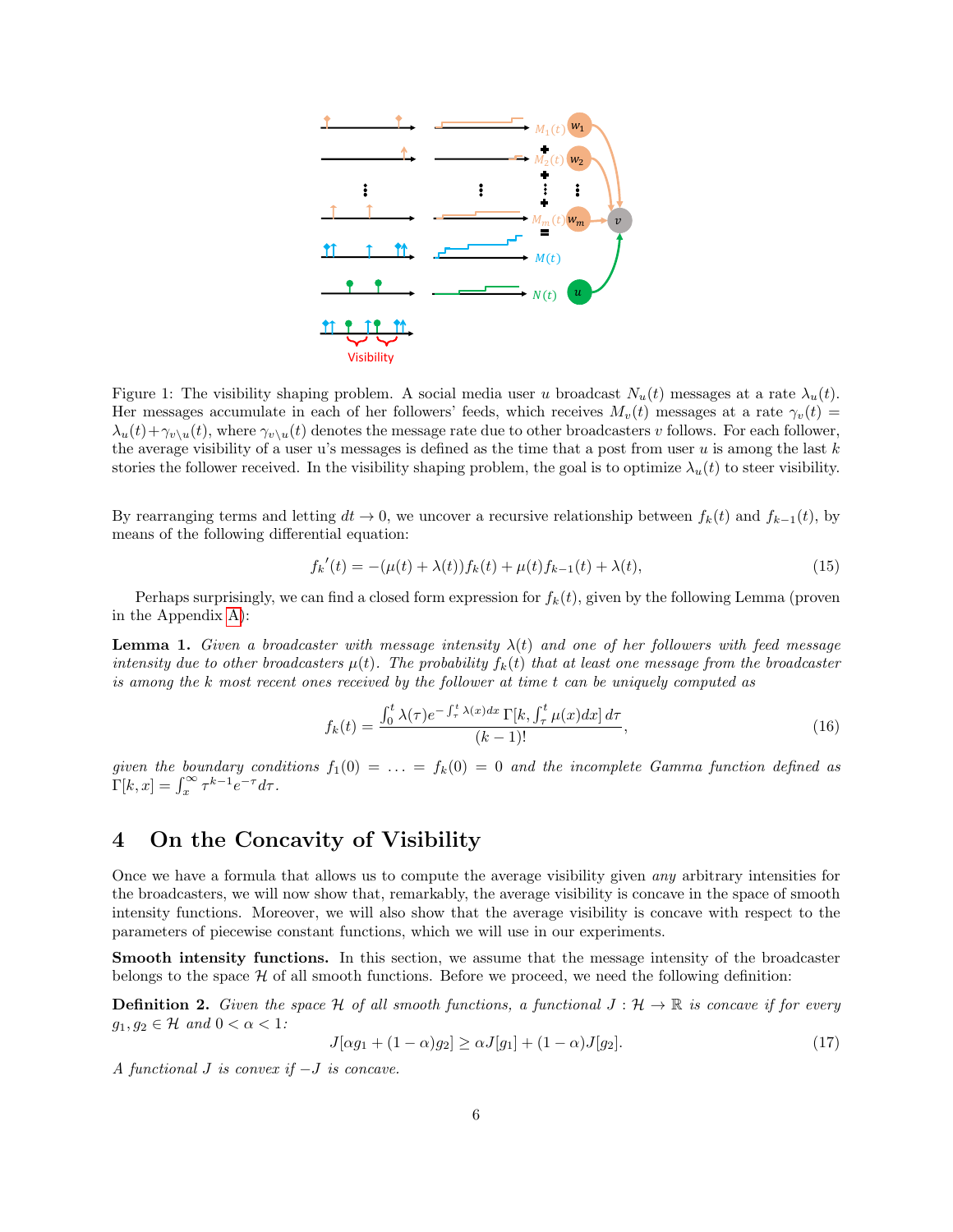It readily follows that the probability  $f_k(t)$ , given by Eq. [16,](#page-5-0) is a functional with  $\lambda(\cdot)$  as input. Moreover, the following two theorems, proven in Appendices [B](#page-2-0) and [C,](#page-2-1) establish the concavity of  $f_k(t)$  and  $V(k)$  with respect to  $\lambda(\cdot)$ .

<span id="page-6-2"></span>**Theorem 3.** Given a broadcaster with message intensity  $\lambda(t)$  and one of her followers with feed message intensity due to other broadcasters  $\mu(t)$ . The probability  $f_k(t)$  that at least one message from the broadcaster is among the  $k$  most recent ones received by the follower at time  $t$ , given by Eq. [16,](#page-5-0) is concave with respect to  $\lambda(\cdot)$ .

**Theorem 4.** Given a broadcaster with message intensity  $\lambda(t)$  and one of her followers with feed message intensity due to other broadcasters  $\mu(t)$ . The visibility  $\mathcal{V}(k)$ , given by Eq. [11,](#page-4-0) is concave with respect to  $\lambda(\cdot)$ .

Given the above results, one could think of finding the optimal (general) message intensity  $\lambda(t)$  that maximize (a function of) the average visibilities across a broadcaster's followers. However, in practical applications, this may be inefficient and undesirable, instead, one may focus on a simpler parametrized family of intensities, such as piecewise constant intensity functions, which will be easier to optimize and fit using real data. To this aim, next, we prove that the average visibility is also concave on the parameters defining piecewise constant intensity functions.

Piecewise constant intensity functions. In this section, we assume that the message intensity  $\lambda(t)$  of the broadcaster belongs to the space of piecewise constant functions  $\lambda : [0, T] \to \mathbb{R}$ , denoted by  $\mathcal{G}$ , which we parametrized as follows:

<span id="page-6-1"></span>
$$
\lambda(t) = \sum_{m=1}^{M} a_m \mathbb{I}(\tau_{m-1} \le t < \tau_m),\tag{18}
$$

where  $a_m \geq 0$ , M is the number of pieces,  $\tau_i - \tau_{i-1} = T/M = \Delta$  and  $\tau_0 = 0$ .

As the reader may have noticed, the results from the previous section are not readily usable since Lemma [1](#page-5-1) requires the intensity functions to be smooth. However, we will now show that, for every function  $\lambda(t) \in \mathcal{G}$ , there is a sequence of smooth functions  $\lambda_n(t) \in \mathcal{H}$  such that  $\lim_{n\to\infty} \lambda_n(t) = \lambda(t)$  and, this will sufficient to prove concavity. Before we proceed, we need the following definition:

**Definition 5.** A functional  $J: \mathcal{G} \to \mathcal{H}$  is said to be continuous at  $\lambda(\cdot) \in \mathcal{H}$  if for every  $\epsilon > 0$ , there is a  $\delta > 0$  such that

$$
|J[\lambda] - J[\hat{\lambda}]| < \epsilon \tag{19}
$$

provided that  $||\lambda - \hat{\lambda}|| < \delta$ , where  $|| \cdot ||$  is a norm in H.

It readily follows that the probability  $f_k$  is a continuous functional on  $H$ . Moreover, we need the following lemma (proven in Appendix [D\)](#page-5-2) to prove the concavity:

<span id="page-6-0"></span>**Lemma 6.** For every  $\lambda(t) \in \mathcal{G}$ , there is a sequence of smooth functions  $\lambda_n(t) \in \mathcal{H}$  where  $\lim_{n\to\infty} \lambda_n(t) =$  $\lambda(t)$ .

Using Lemma [6,](#page-6-0) for any  $\lambda(t) \in \mathcal{G}$ , it follows that

$$
f_k(\lambda(\cdot)) = \lim_{n \to \infty} f_k(\lambda_n(t))
$$
\n(20)

where  $\lambda_n(t)$  is a sequence of smooth functions such that  $\lim_{n\to\infty}\lambda_n(t) = \lambda(t)$ . As a consequence, we can establish the concavity of  $f_k(t)$  and  $V(k)$  with respect to  $a_1, \ldots, a_M$  with the following Theorem (proven in Appendix [E\)](#page-7-0):

**Theorem 7.**  $f_k$  and  $V(k)$  are concave functionals in the space of piecewise constant functions  $\mathcal{G}$ .

**Corollary 8.** If we represent  $\lambda \in \mathcal{G}$  using Eq. [18,](#page-6-1)  $f_k(t)$  and  $\mathcal{V}(k)$  are concave with respect to  $a_1, \ldots, a_m$ .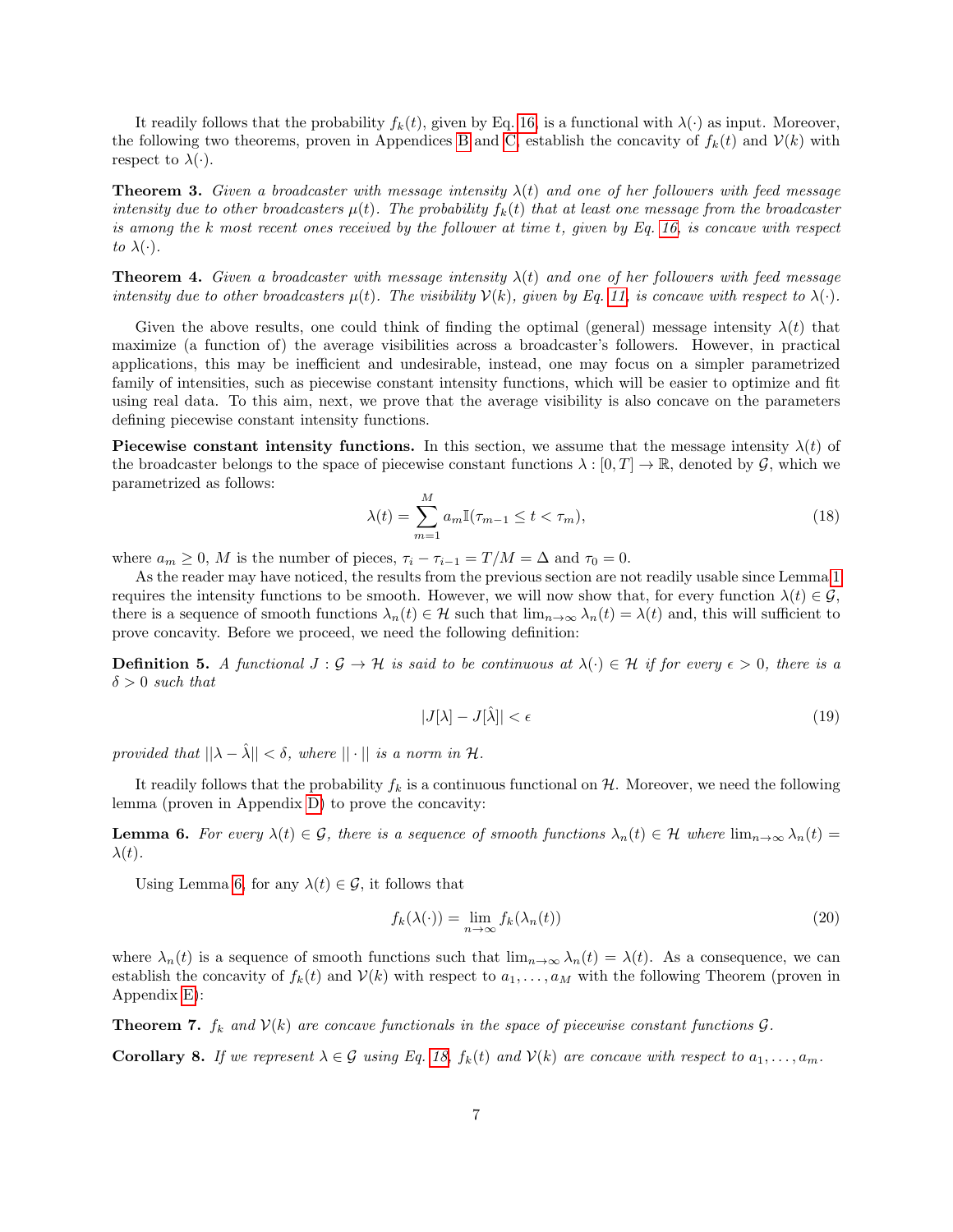Algorithm 1: Projected Gradient Descent for Visibility Shaping

<span id="page-7-1"></span>Initialize c;

repeat 1- Project  $c$  into the polytope  $c \geq 0, c^{\top} 1 \leq C$ ;

2- Find the gradient  $g(c)$ ;

3- Update c using the gradient  $q(c)$ ;

```
until convergence;
```
#### <span id="page-7-0"></span>5 Convex Visibility Shaping Framework

Given the concavity of the average visibility, we now propose a convex optimization framework for a variety of visibility shaping tasks. In all these tasks, our goal is to find the optimal message intensity  $\lambda_u(t)$  for broadcaster u that maximizes a particular nondecreasing concave utility function  $U(\mathcal{V}_u(k))$  of the average visibility of broadcaster u in all her followers within a time window  $[0, T]$ , *i.e.*,

maximize<sub>\lambda<sub>u</sub>(t)</sub> 
$$
U(\mathbf{\mathcal{V}}_u(k))
$$
  
subject to  $\lambda_u(t) \ge 0$   $t \in [0, T]$   
 $\int_0^T \lambda(t) dt \le C,$  (21)

where  $\mathcal{V}_u(k) = (\mathcal{V}_{uv}(k))_{v \in \mathcal{N}(u)^+}$ ,  $\mathcal{N}(u)^+$  denotes the broadcaster u's followers,  $\mathcal{V}_{uv}(k)$  denotes the average visibility in follower  $v$ , the first constraint asserts the intensity function remains positive, and the second limits the average number of messages broadcasted within  $[0, T]$  to be no more than C.

We next discuss two instances of the general framework, which achieve different goals (their constraints remain the same and hence omitted). More generally, the flexibility of our framework allows to use any nondecreasing concave utility function.

Average Visibility Maximization (AVM). The goal here is to maximize the sum of the visibility for all the broadcaster's followers, i.e.,

$$
\text{maximize}_{\lambda_u(t)} \quad \sum_{v \in \mathcal{N}(u)^+} \mathcal{V}_{uv}(k) \tag{22}
$$

**Minimax Visibility Maximization (MVM).** Suppose our goal is instead to keep the visibility in the n followers with the smallest visibility value above a certain minimum level, or, alternatively make the average visibility across the n followers with the smallest visibility as high as possible. Then, we can perform the following minimax visibility maximization task

$$
\text{maximize}_{\lambda_u(t)} \sum_{i=1}^n \mathcal{V}_{uv_{[i]}}(k),\tag{23}
$$

where  $\mathcal{V}_{uv_{[i]}}(k)$  denotes the average visibility in the follower with the *i*-th smallest visibility among all the broadcaster's followers.

### 6 Scalable Algorithm

To solve the visibility shaping problems defined above, we need to be able to (efficiently) evaluate the probability function  $f_k$  and visibility  $\mathcal{V}(k)$ . However, a direct evaluation by means of Eqs. [16](#page-5-0) and [11](#page-4-0) seem difficult. Here, we present an alternative representation of the probability function  $f_k$  and the visibility  $\mathcal{V}(k)$ for piece-wise constant intensity functions, which allow us to compute these quantities very efficiently. Based on this result, we present an efficient gradient based algorithm to find the optimum intensity.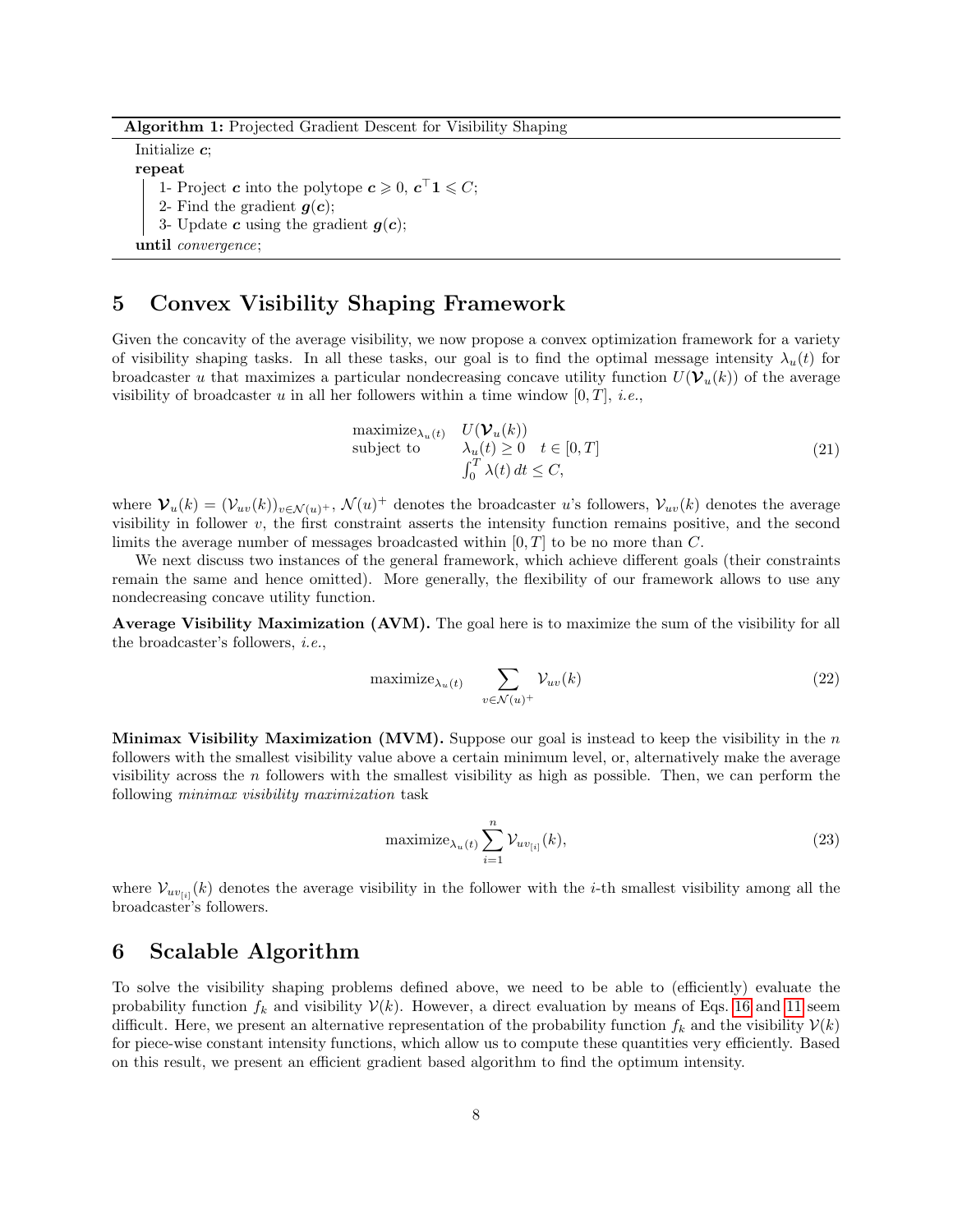Assume the broadcaster's message intensity  $\lambda(t)$  and the follower's feed message intensity due to other broadcasters  $\mu(t)$  adopt the following form:

$$
\lambda(t) = \sum_{m=1}^{M} c_m \mathbb{I}(\tau_{m-1} \le t < \tau_m) \text{ and } \mu(t) = \sum_{m=1}^{M} b_m \mathbb{I}(\tau_{m-1} \le t < \tau_m).
$$

Then, each piece  $m$  in the above intensities satisfies the recurrence relation given by Eq. [15,](#page-5-3) which we rewrite as  $\prime$ 

$$
f'_{k}(t) + (b_{m} + c_{m})f_{k}(t) = c_{m} + b_{m}f_{k-1}(t),
$$

and one can easily prove by induction that, in general, the solution of the above differential equation for each time interval  $\tau_{m-1} \leq t < \tau_m$  is given by

$$
f_k(t) = e^{-(b_m + c_m)t} (\alpha_{k-1,k} t^{k-1} + \dots + \alpha_{0,k}) + \beta_k
$$
\n(24)

.

where  $\alpha_{i,k} = \frac{b^i}{i!}$  $\frac{b^i}{i!}(h_{k-i}-\beta_{k-i}), \beta_i=1-\left(\frac{b_m}{b_m+c_m}\right)^i$ , and  $h_i$  is the probability  $f_i(\tau_{i-1})$  at the beginning of time interval. Such representation allows for an efficient evaluation of  $f_k(t)$ .

Next, we also need to compute the integral of  $f_k(t)$  to efficiently compute the visibility  $\mathcal{V}(k)$ . Without loss of generality, we represent the time for each piece in a normalized time window [0, 1]. Then, the integral of  $f_k(t)$  can be written as follows:

<span id="page-8-0"></span>
$$
\mathcal{V}(k) = \int_0^1 f_k(t) dt = \beta_k + \sum_{i=0}^{k-1} \alpha_{i,k} \int_0^1 e^{-(b_m + c_m)t} t^i dt = \beta_k + \sum_{i=0}^{k-1} \frac{\alpha_{i,k}}{(b_m + c_m)^{i+1}} [i! - \Gamma(i+1, b_m + c_m)] \tag{25}
$$

where note that the last term is efficiently computable since, for integer values of  $n$ , the incomplete Gamma function  $\Gamma(n, x) = (n - 1)! e^{-x} \sum_{i=0}^{n-1} \frac{x^i}{i!}$  $\frac{x^i}{i!}$ .

Given Eq. [25,](#page-8-0) we can now easily compute the gradient of the visibility  $\mathcal{V}(k)$ , which we can then use to design an efficient gradient based algorithm. For brevity, we just show the gradient for  $k = 1$ . Let  $c = (c_1, \ldots, c_M)$ , and  $y = (y_0, \ldots, y_{M-1}, y_M)$  be the values of  $f_k(t)$  at the beginning of each time interval, then,

$$
\frac{\partial V(1)}{\partial c_i} = \frac{1}{(b_i + c_i)^2} \left( -\frac{\partial y_i}{\partial c_i} (b_i + c_i) + (y_i - y_{i-1}) + b_i \right) + \sum_{m=i+1}^{M} \frac{1}{b_m + c_m} \left[ \frac{\partial y_{m-1}}{\partial c_i} - \frac{\partial y_m}{\partial c_i} \right]
$$

where we can easily compute  $\partial y_j/\partial c_m$  recursively as

$$
\frac{b_m}{(b_m+c_m)^2} - \left(y_{m-1} - \frac{c_m}{(b_m+c_m)} - \frac{b_m}{(b_m+c_m)^2}\right) e^{-(b_m+c_m)},
$$

if  $j = m$ , and  $e^{-(b_j+c_j)}\frac{\partial y_{j-1}}{\partial c_m}$ , if  $j > m$ .

Once we have an efficient way to compute the visibility  $\mathcal{V}(k)$  and its gradient, we can readily design a projected gradient descent algorithm to find the optimal message intensity  $\lambda_u(t)$  in the visibility shaping problems described in Section [5.](#page-7-0) Note that, since our optimization problems are convex, there is a unique optimum and convergence is guaranteed. Moreover, for the projection step, we solve a quadratic program, minimizing the distance to the feasible polytope. Algorithm [1](#page-7-1) summarizes the overall algorithm.

#### 7 Experiments

Dataset description and experimental setup. We use data gathered from Twitter as reported in previous work [\[3\]](#page-12-5), which comprises the following three types of information: profiles of 52 million users, 1.9 billion directed follow links among these users, and 1.7 billion public tweets posted by the collected users. The follow link information is based on a snapshot taken at the time of data collection, in September 2009.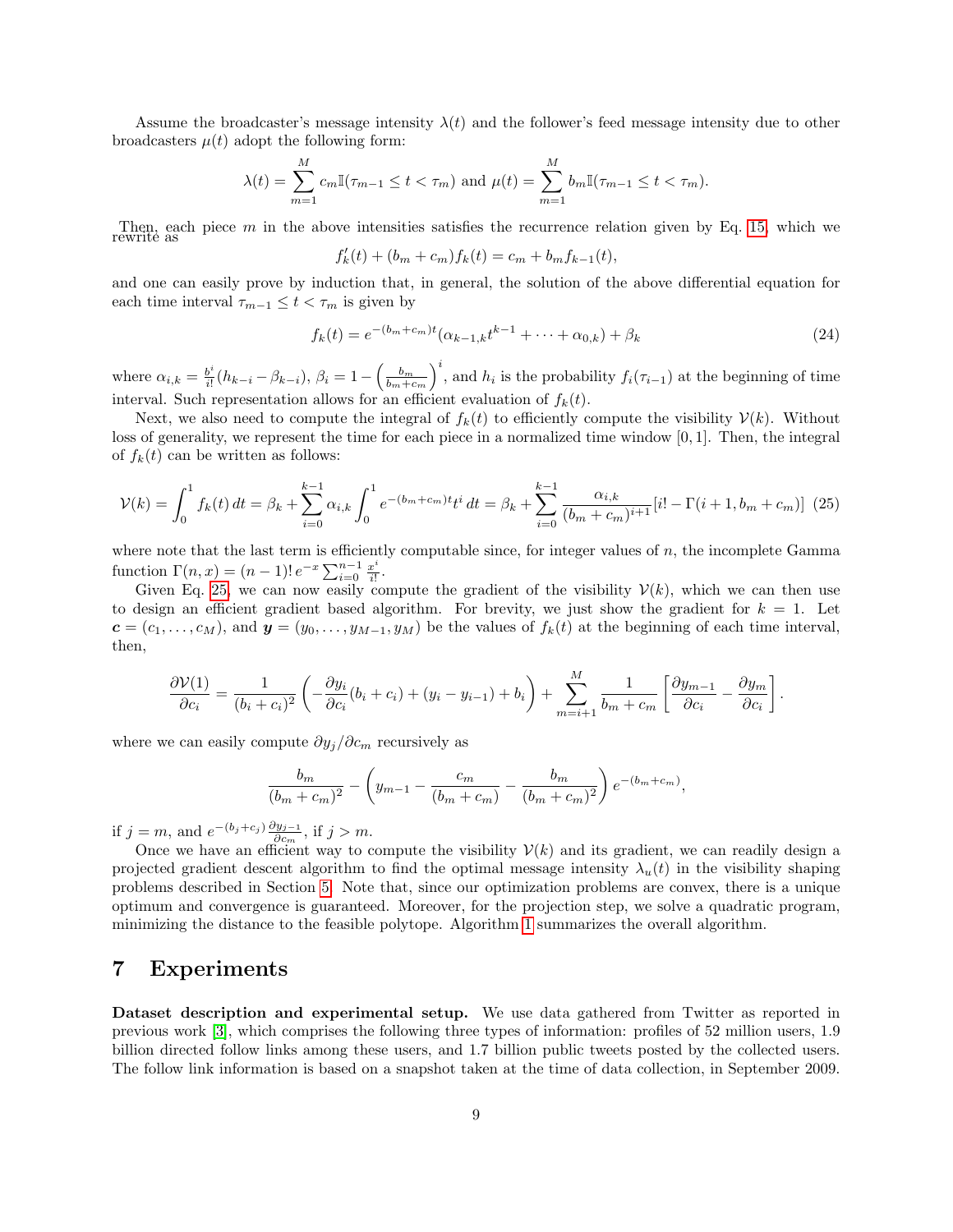

<span id="page-9-0"></span>Figure 2: Intensities and top-k probabilities and visibilities. We focus on four broadcasters (one per column) and solve the AVM problem for one of their followers, picked at random. The first row shows the follower's timeline intensity  $(\mu(t),$  in brown) fitted using events from the training set, and the optimized intensities, as given by our framework, that maximize visibility for  $k=1$ , 20 on the training set with and without significance  $(\lambda^*(t))$ , in solid and dashed yellow and blue, respectively). The second row shows the top-k probability for the optimized intensities with and without significance for  $k=1$ , 20  $(f_k^*(t))$ , in solid and dashed yellow and blue) as well as the follower's significance  $(s(t),$  in brown). The third row compares the average visibility achieved by the optimized intensities without significance for  $k=1$ , 20 ( $V^*(k)$ , in yellow and blue) to the average visibility achieved by the broadcaster's posting activity  $(V(k))$ , in green and purple) on a held-out set.

Here, we focus on the tweets published during a six and a half month period, from February 2, 2009 to August 13, 2009. In particular, we sample 10,000 users uniformly at random as broadcasters and record all the tweets they posted. Moreover, for each of these broadcasters, we track down all their followers and record all the tweets they posted as well as reconstruct their true timelines by collecting all the tweets published by the people they follow.

In our experiments, we use the first three and a half month period, from February 2 to May 13 to fit the piecewise constant intensities of the followers' timelines and the followers' significance, which we use in our convex visibility shaping framework. Here, the follower's significance is the probability that she is on-line, estimated as a piecewise (hourly) constant probability from the tweets-retweets the follower posted – if a follower tweeted or retweeted in an hour, we assume it was on-line during that hour. Then, we use the last three month period, from May 14 to August 13, to evaluate our framework. We refer to the former period as the training set and the latter as the test set. We experiment both with  $T=24$  hours  $(M=24, \Delta=1$  hour) and T=7 days ( $M=24 \times 7$ ,  $\Delta=1$  hour), and set the budget C to be equal to the average number of tweets per T the broadcaster posted in the training period.

Evaluation schemes. Throughout this section, we use three different evaluation schemes, with an increasing resemblance to a real world scenario: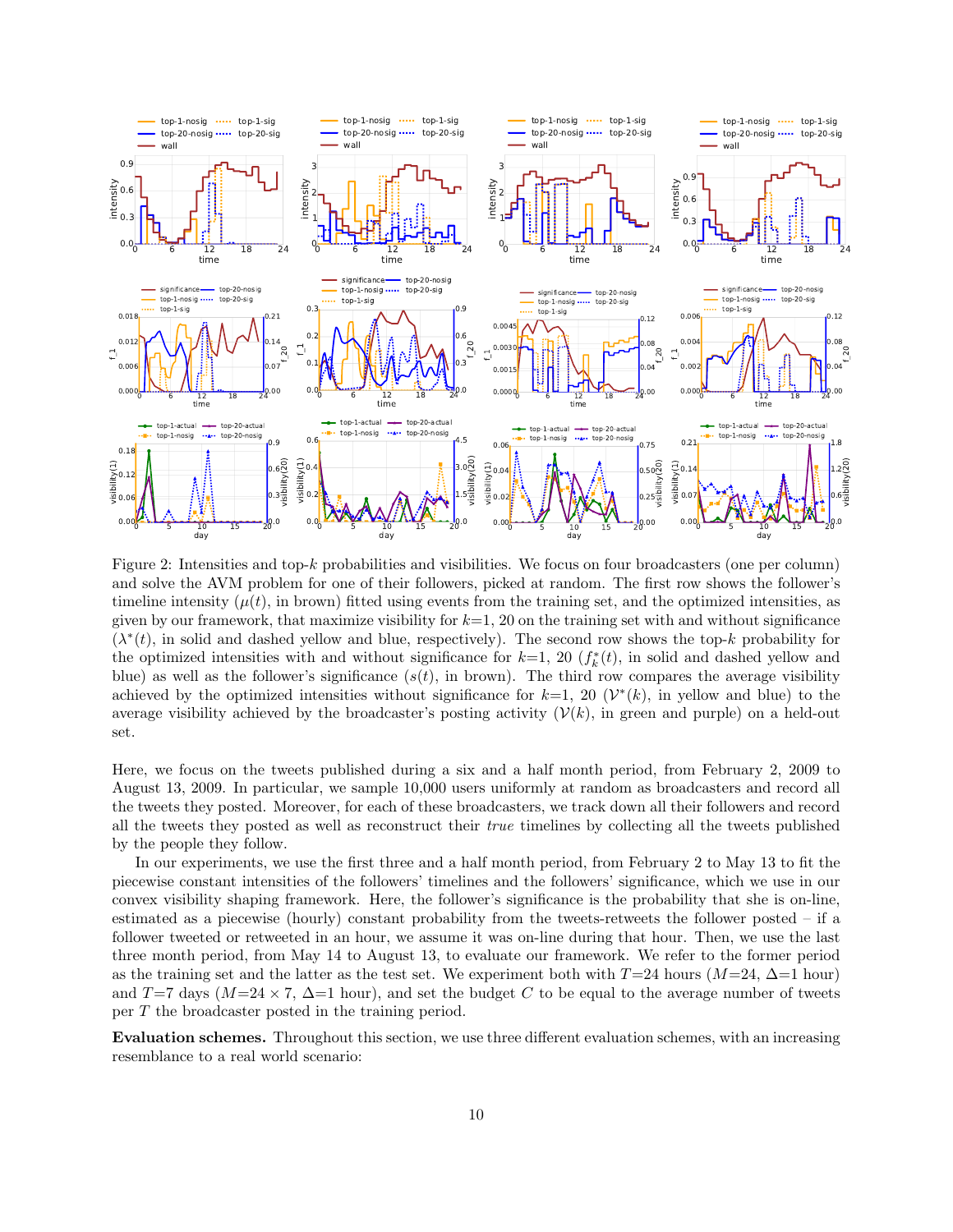Theoretical objective: We compute the theoretical value of the utility using the broadcaster intensity under study, be it the (optimal) intensity given by our convex visibility shaping framework, the intensity given by an alternative baseline, or the the broadcaster's (true) fitted intensity.

Simulated objective: We simulate events both from the broadcaster intensity under study and each of the followers' timeline fitted intensities. Then, we estimate empirically the overall utility based on the simulated events. We perform 100 independent simulation runs and report the average and standard error (or standard deviation) of the utility.

Held-out data: We simulate events from the broadcaster intensity under study, interleave these generated events on the true followers' timelines recorded as test set, and compute the corresponding utility. We perform 10 independent simulation runs and report the average and standard error (or standard deviation) of the utility.

Intensities, top-k probabilities and visibilities. We pay attention to four broadcasters, picked at random, and solve the average visibility maximization task for one of their followers, also picked at random. Our goal here is to shed light on the influence that the follower's timeline intensity and significance have on the optimized broadcaster's intensity as well as its corresponding visibility and top- $k$  probability for different values of  $k$ . Figure [2](#page-9-0) summarizes the results, which show that (i) including the significance in the visibility definition shifts the optimized intensities away from the times in which the followers are not online (first row); (ii) the optimized intensities typically achieve a higher average visibility than the one achieved by the broadcaster's true posting activity on a held-out set (third row); and (iii) the optimized intensities are more concentrated in time for  $k = 1$  (first row) and achieve a higher average visibility and top-k probability for  $k = 20$  (second and third row).

Solution quality. In this section, we perform a large scale evaluation of our framework across all 10,000 broadcasters in terms of the three evaluation schemes described above and compare its performance against several baselines. Here, we consider the definition of visibility that incorporates significance since, as argued previously, may lead to more effective broadcasting strategies<sup>[7](#page-10-0)</sup>.

In the average visibility maximization task, we compare our framework with three heuristics, in which the broadcaster distributes the available budget uniformly at random (RAVM), proportionally to  $\sum_{i=1}^{n} \mu_i(t)$ (IAVM) and proportionally to  $\sum_{i=1}^{n} s_i(t)\mu_i(t)$  (PAVM), respectively. In the minimax visibility maximization task, we also compare with three heuristics. The first two heuristics are similar to two of the ones just mentioned for AVM, *i.e.*, the broadcaster distributes the available budget uniformly at random (RMVM) and proportionally to  $\sum_{i=1}^{n} \mu_i(t)$  (IMVM). In the third heuristic, the broadcaster distributes its budget following a greedy procedure: at each iteration k, it first finds the user with the least visibility given  $\lambda^{(k-1)}(t)$  and then solves the average visibility maximization for that user given a budget of  $C/n$ . Finally, it outputs the intensity  $\lambda(t) = \sum_{k=1}^{n} \lambda^{(k)}(t)$ . The greedy procedure starts with  $\lambda^{(0)}(t) = C/M$ . Additionally, for the held-out comparison, we also compute the actual average intensity that the broadcaster achieved in reality.

Figure [3](#page-11-0) summarizes the results by means of a box plot, which shows the utilities achieved by our framework and the heuristics normalized with respect to the utility achieved by the broadcasters' fitted true intensity (by the posts during the test set for the third evaluation scheme). That means, if  $y = 1$ , the optimized intensity achieves the same utility as the broadcaster's recorded posts. For the average visibility maximization task, the intensities provided by our method achieve 1.5× higher theoretical objective and 1.3× higher utility on a held-out set, in average (black dashed line), than the broadcaster's fitted intensities. In contrast, alternatives fail at providing any gain, *i.e.*,  $y \leq 1$  for a half of the broadcasters. Finally, for the minimax visibility maximization task, which is significantly harder, the intensities provided by our method achieve  $1.6\times$  higher theoretical objective and  $1.4\times$  higher average utility on a held-out set, in average (black dashed line), than the broadcaster's fitted intensities. In this case, although our method outperforms the baselines by large margins in terms of theoretical and simulated objectives, the baselines achieved almost the same average utility on the held-out set. The theoretical and simulated objective are almost equal in all cases, as one may have expected.

<span id="page-10-0"></span><sup>7</sup>We obtain qualitatively similar results if we omit the significance in the definition of visibility. Actually, in such case, our framework beats the baselines by a greater margin.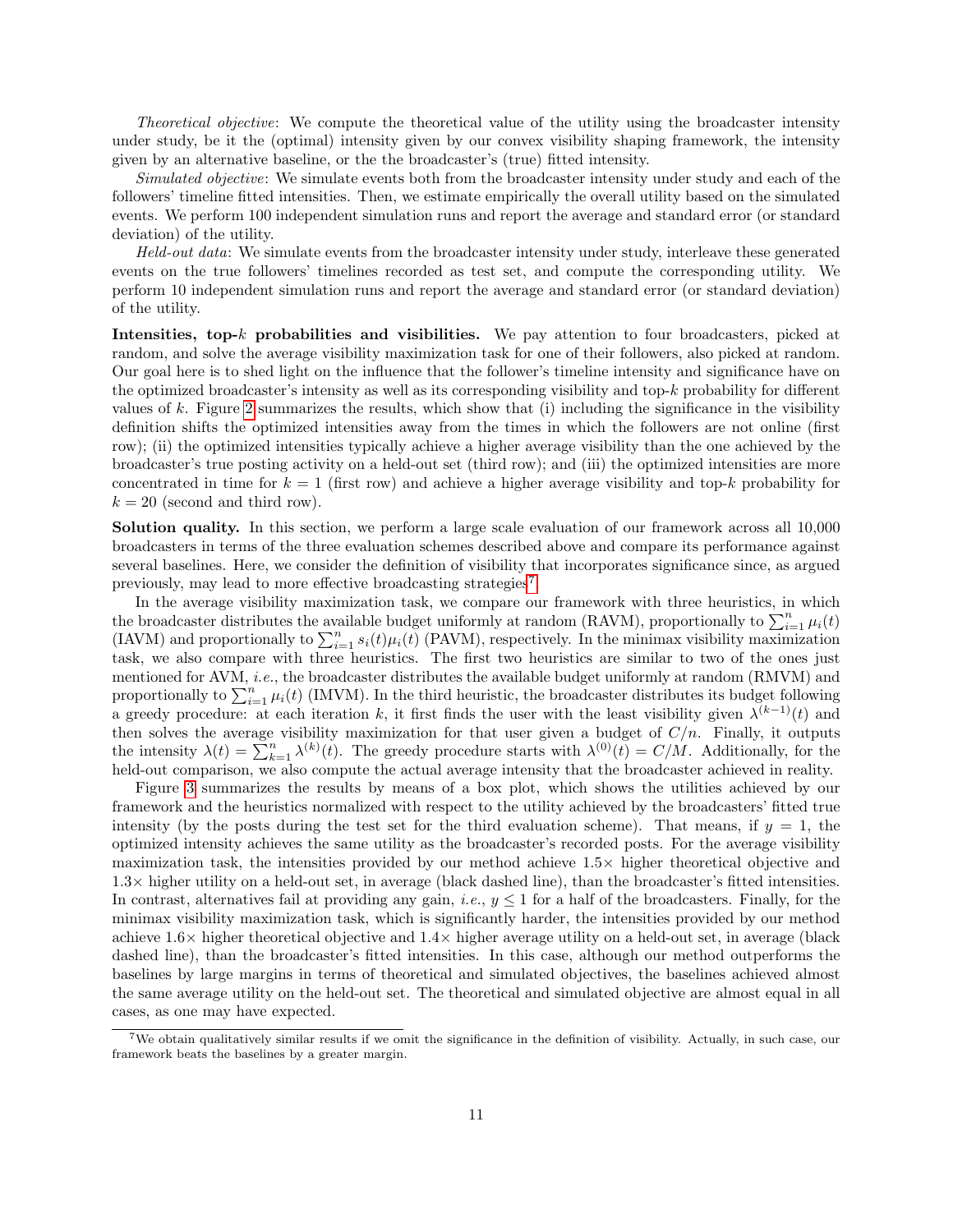

<span id="page-11-0"></span>Figure 3: Visibility shaping for 10,000 broadcasters. The left (right) column corresponds to AVM (MVM), evaluated using the theoretical objective (first row), the simulated objective (second row) and the held-out data (third row). The red (blue) dashed line shows the median (mean) objective popularity and the box limits correspond to the 25%–75% percentiles.

**Solution quality vs.**  $\#$  **of followers.** Figure [4\(](#page-12-6)a) shows the average visibilities achieved by our optimized intensities for the AVM task, normalized by the average visibility that the corresponding broadcasters' fitted intensities achieve, against number of followers for the same 10,000 broadcasters as above. Independently of the number of followers, we find that the intensities provided by our method consistently outperform the broadcaster's fitted intensities.

Visibility vs.  $k$ . Figure [4\(](#page-12-6)b) shows the average visibility achieved by our optimized intensities for the AVM task against  $k$  for the four broadcasters from Figure [2.](#page-9-0)

Scalability. Figure  $4(c)$  shows that our convex optimization framework easily scale to broadcasters with thousands of followers. For example, given a broadcaster with 2,000 followers, our algorithm takes ∼250 milliseconds to find the optimal intensity for the average visibility maximization using a single machine with 64 cores and 1.5 TB RAM.

# 8 Conclusions

In this paper, we developed a novel framework to solve the when-to-post problem, in which we model users' feeds and posts as discrete events occurring in continuous time. Under such continuous-time model, then choosing a strategy for a broadcaster becomes a problem of designing the conditional intensity of her posting events. The key technical idea that enables our framework is a novel formula which can link the conditional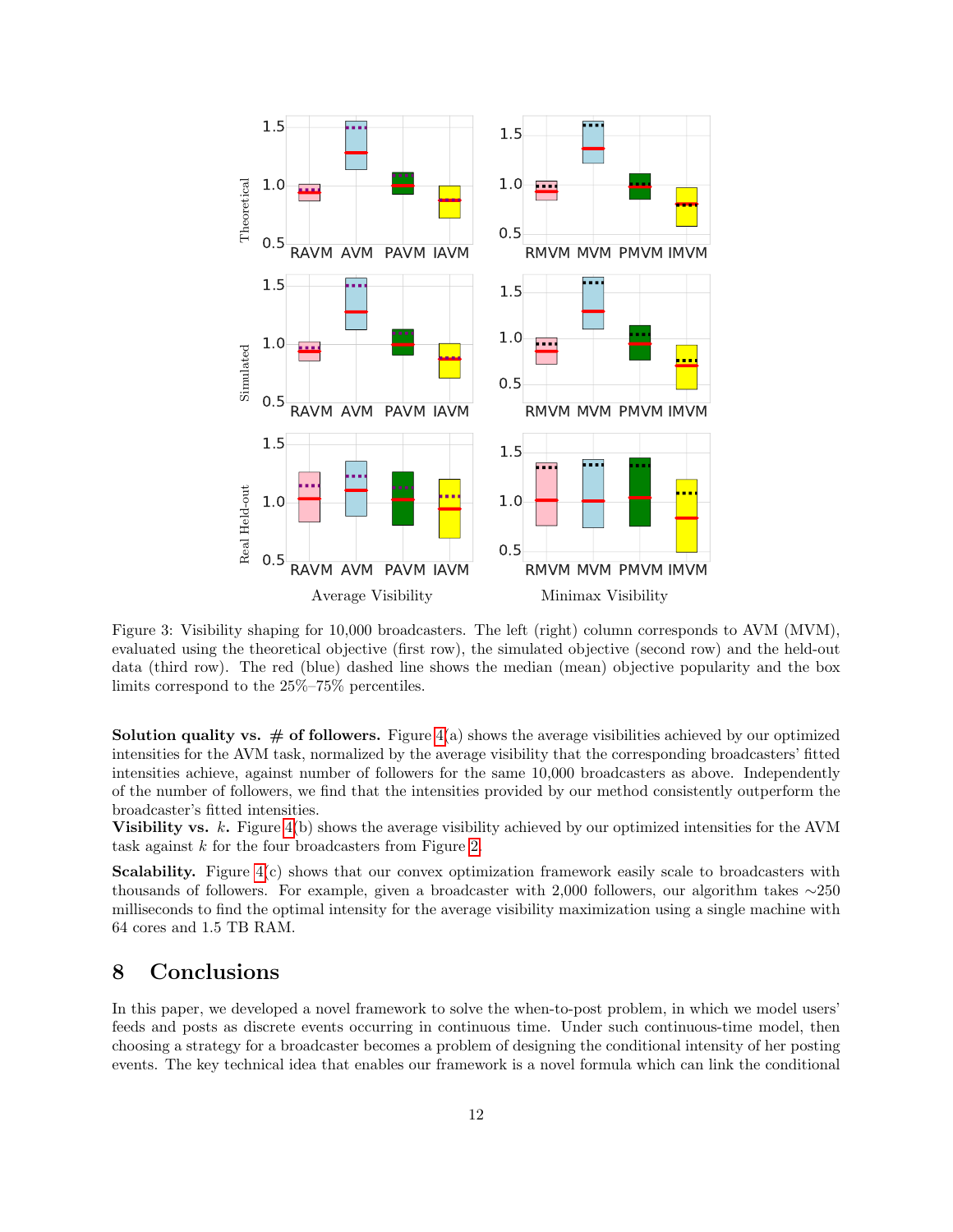

<span id="page-12-6"></span>Figure 4: Panels show the average visibility against (a)  $\#$  of followers and (b) k. Panel (c) plots running time.

intensity of an arbitrary broadcaster with her visibility in her followers' feeds, defined as the time that at least one post from her is among the most recent k received stories in her followers' feed. In addition to the framework, we develop an efficient gradient based optimization algorithm, which allows us to find optimal broadcast intensities for a variety of visibility shaping tasks in a matter of seconds. Experiments on large real-world data gathered from Twitter revealed that our framework can consistently make broadcasters' posts more visible than alternatives.

Our work also opens many interesting venus for future work. For example, we assume that the social network sorts stories in each user's feed in inverse chronological order. While this is a realistic assumption for some social networks (e.g., Twitter), there are other social networks (e.g., Facebook) where the feed is curated algorithmically. It would be very interesting to augment our framework to such cases. In this work, we model users' intensities using inhomogeneous Poisson processes, whose intensities are history independent and deterministic. Extending our framework to point processes with stochastic and history dependent intensity functions, such as Hawkes processes, would most likely provide more effective broadcasting strategies. In this work, we validate our framework on two visibility shaping tasks, average visibility maximization and minimax visibility maximization, however, there are many other useful tasks one may think of, such as visibility homogenization. Finally, it would be very interesting to investigate the scenario in which there are several smart broadcasters using our algorithm.

# References

- <span id="page-12-2"></span>[1] O. Aalen, O. Borgan, and H. K. Gjessing. Survival and event history analysis: a process point of view. Springer, 2008.
- <span id="page-12-3"></span>[2] L. Backstrom, E. Bakshy, J. M. Kleinberg, T. M. Lento, and I. Rosenn. Center of attention: How facebook users allocate attention across friends. ICWSM, 2011.
- <span id="page-12-5"></span>[3] M. Cha, H. Haddadi, F. Benevenuto, and P. K. Gummadi. Measuring User Influence in Twitter: The Million Follower Fallacy. ICWSM, 2010.
- <span id="page-12-4"></span>[4] W. Chen, C. Wang, and Y. Wang. Scalable influence maximization for prevalent viral marketing in largescale social networks. In Proceedings of the 16th ACM SIGKDD international conference on Knowledge discovery and data mining, 2010.
- <span id="page-12-1"></span>[5] J. Cheng, L. Adamic, P. Dow, J. Kleinberg, and J. Leskovec. Can cascades be predicted? In Proceedings of the 23rd international conference on World wide web, 2014.
- <span id="page-12-0"></span>[6] T. Chenhao, L. Lee, and B. Pang. The effect of wording on message propagation: Topic- and authorcontrolled natural experiments on twitter. In Proceedings of the 52nd Annual Meeting of the Association for Computational Linguistics, 2014.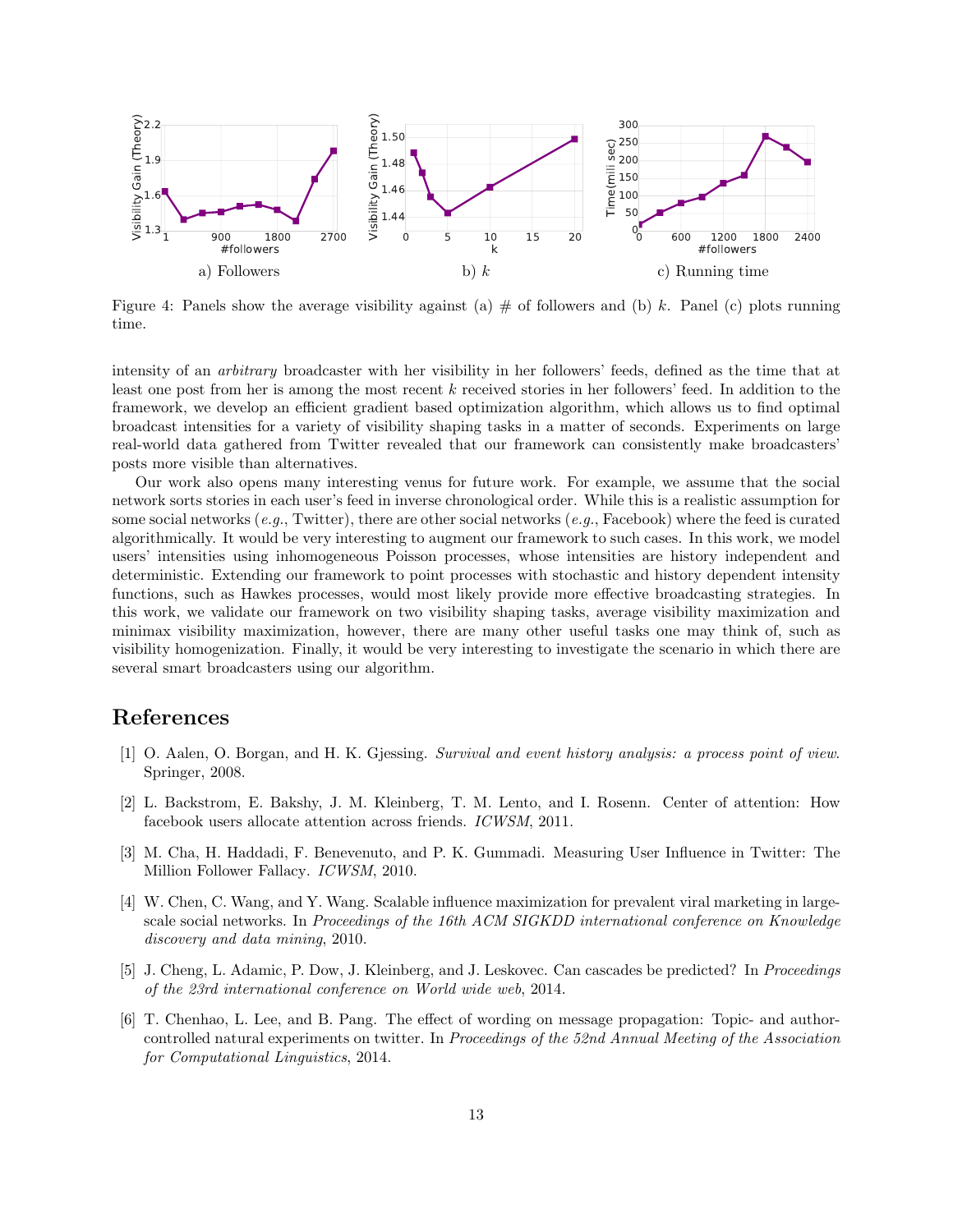- <span id="page-13-0"></span>[7] E. Constantinides. Foundations of social media marketing. Procedia-Social and behavioral sciences, 148:40–57, 2014.
- <span id="page-13-2"></span>[8] M. B. Crawford. The world beyond your head: On becoming an individual in an age of distraction. Macmillan, 2015.
- <span id="page-13-11"></span>[9] A. De, I. Valera, N. Ganguly, S. Bhattacharya, and M. Gomez-Rodriguez. Modeling opinion dynamics in diffusion networks. arXiv preprint arXiv:1506.05474, 2015.
- <span id="page-13-8"></span>[10] N. Du, L. Song, M. Gomez-Rodriguez, and H. Zha. Scalable influence estimation in continuous-time diffusion networks. In Advances in Neural Information Processing Systems, 2013.
- <span id="page-13-9"></span>[11] M. Farajtabar, N. Du, M. Gomez-Rodriguez, I. Valera, H. Zha, and L. Song. Shaping social activity by incentivizing users. In NIPS, 2014.
- <span id="page-13-10"></span>[12] M. Farajtabar, Y. Wang, M. Gomez-Rodriguez, S. Li, H. Zha, and L. Song. Coevolve: A joint point process model for information diffusion and network co-evolution. In Advances in Neural Information Processing Systems, pages 1945–1953, 2015.
- <span id="page-13-1"></span>[13] M. Gomez-Rodriguez, K. Gummadi, and B. Schölkopf. Quantifying information overload in social media and its impact on social contagions. In 8th International AAAI Conference on Weblogs and Social Media, 2014.
- <span id="page-13-4"></span>[14] N. Hodas and K. Lerman. How visibility and divided attention constrain social contagion. SocialCom, 2012.
- <span id="page-13-7"></span>[15] D. Kempe, J. Kleinberg, and E. Tardos. Maximizing the spread of influence through a social network. ´ In Proceedings of the ninth ACM SIGKDD international conference on Knowledge discovery and data mining, 2003.
- <span id="page-13-5"></span>[16] G. Miritello, R. Lara, M. Cebrian, and E. Moro. Limited communication capacity unveils strategies for human interaction. *Scientific reports*, 3, 2013.
- <span id="page-13-15"></span>[17] N. Navaroli and P. Smyth. Modeling response time in digital human communication. In Ninth International AAAI Conference on Web and Social Media, 2015.
- <span id="page-13-6"></span>[18] M. Richardson and P. Domingos. Mining knowledge-sharing sites for viral marketing. In Proceedings of the eighth ACM SIGKDD international conference on Knowledge discovery and data mining, 2002.
- <span id="page-13-3"></span>[19] N. Spasojevic, Z. Li, A. Rao, and P. Bhattacharyya. When-to-post on social networks. In Proceedings of the 21th ACM SIGKDD International Conference on Knowledge Discovery and Data Mining, pages 2127–2136. ACM, 2015.
- <span id="page-13-12"></span>[20] I. Valera and M. Gomez-Rodriguez. Modeling adoption and usage of competing products. In IEEE International Conference on Data Mining, 2015.
- <span id="page-13-14"></span>[21] D. Vu, D. Hunter, P. Smyth, and A. Asuncion. Continuous-time regression models for longitudinal networks. In Advances in Neural Information Processing Systems, 2011.
- <span id="page-13-13"></span>[22] Q. Zhao, M. Erdogdu, H. He, A. Rajaraman, and J. Leskovec. Seismic: A self-exciting point process model for predicting tweet popularity. In 21th ACM SIGKDD International Conference on Knowledge Discovery and Data Mining, 2015.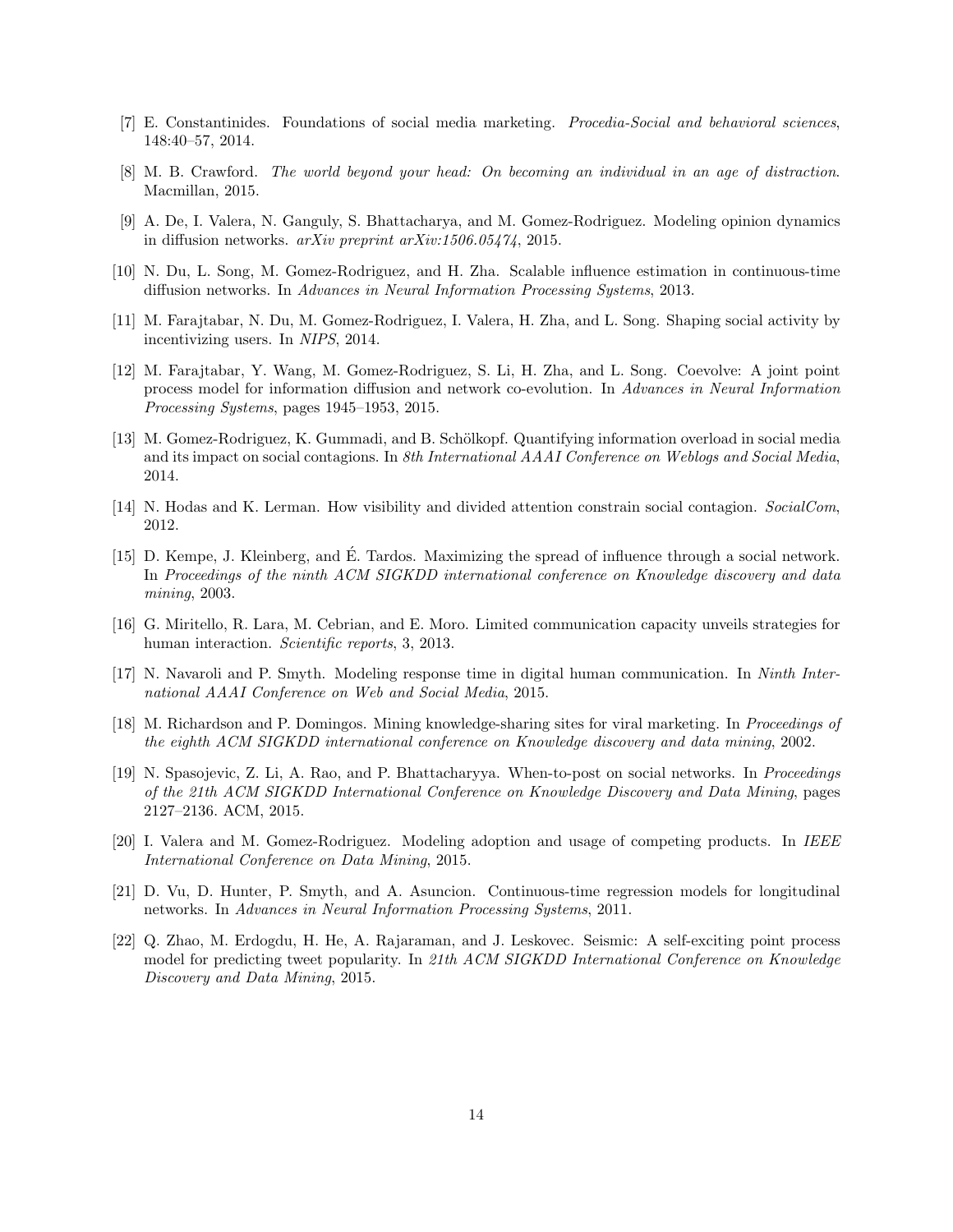# A Proof of Lemma 1

We will prove this lemma by induction on k. For the case  $k = 1$ ,  $f_1(t)$  satisfies a first-order linear differential equation,

$$
f_1'(t) = -(\mu(t) + \lambda(t))f_1(t) + \lambda(t),
$$
\n(26)

whose unique solution is

<span id="page-14-3"></span>
$$
f_1(t) = \int_0^t \lambda(\tau) e^{-\int_\tau^t (\lambda + \mu)(x) dx}.
$$
 (27)

as long as assuming  $f_1(t) = 0$ . Then, using that  $\Gamma[1, \int_{\tau}^{t} \mu(x) dx] = e^{-\int_{\tau}^{t} \mu(x) dx}$ , we can rewrite the solution as

$$
f_1(t) = \int_0^t \lambda(\tau) e^{-\int_{\tau}^t \lambda(x)dx} \Gamma[1, \int_{\tau}^t \mu(x)dx] d\tau,
$$

which proves the theorem for  $k = 1$ . Now, in the inductive step we assume the hypothesis is true for  $1, 2, \ldots k-1$  and we prove it for k. We start by rewriting the differential given by Equation [15](#page-5-3) as

$$
f_k'(t) + (\mu(t) + \lambda(t))f_k(t) = \lambda(t) + \mu(t)f_{k-1}(t),
$$
\n(28)

where, by assumption,  $f_{k-1}(t)$  is unique and known. Then, as long as  $f_k(0) = 0$ , the above differential equation has a unique solution and thus we only need to find  $f_k(t)$  that satisfies it. To do so, we rewrite the right hand side of the differential equation using the inductive hypothesis as

<span id="page-14-0"></span>
$$
\lambda(t) + \mu(t) \frac{\int_0^t \lambda(\tau) e^{-\int_{\tau}^t \lambda(x) dx} \Gamma[k-1, \int_{\tau}^t \mu(x) dx] d\tau}{(k-2)!},
$$

which, using  $\Gamma[k-1,x] = \frac{1}{k-1}(\Gamma[k,x] + \frac{\partial \Gamma[k,x]}{\partial x})$ , can be expressed as

$$
\lambda(t) + \mu(t) \frac{\int_0^t \left( \lambda(\tau) e^{-\int_{\tau}^t \lambda(x) dx} \Gamma[k, \int_{\tau}^t \mu(x) dx] + \frac{\partial \Gamma[k, \int_{\tau}^t \mu(x) dx]}{\partial \int_{\tau}^t \mu(x) dx} \right) d\tau}{(k-1)!}
$$
(29)

Next, we hypothesize that

<span id="page-14-2"></span>
$$
f_k(t) = \frac{\int_0^t \lambda(\tau) e^{-\int_\tau^t \lambda(x)dx} \Gamma[k, \int_\tau^t \mu(x)dx] d\tau}{(k-1)!},
$$
\n(30)

and rewrite Eq. [29](#page-14-0) as

$$
\lambda(t) + \mu(t)f_k(t) + \frac{\mu(t)\int_0^t \lambda(\tau)e^{-\int_\tau^t \lambda(x)dx} \frac{\partial \Gamma[k,\int_\tau^t \mu(x)dx]}{\partial \int_\tau^t \mu(x)dx}d\tau}{(k-1)!}.
$$
\n(31)

Then, by the fundamental theorem of calculus,

<span id="page-14-1"></span>
$$
\frac{\partial \Gamma[k, \int_{\tau}^{t} \mu(x)dx]}{\partial \int_{\tau}^{t} \mu(x)dx} = \frac{\partial \Gamma[k, \int_{\tau}^{t} \mu(x)dx]}{\partial t} \times \frac{\partial t}{\partial \int_{\tau}^{t} \mu(x)dx} = \frac{\partial \Gamma[k, \int_{\tau}^{t} \mu(x)dx]}{\partial t} \times \frac{1}{\mu(t)}
$$

and thus

$$
\lambda(t) + \mu(t)f_k(t) + \frac{\int_0^t \lambda(\tau)e^{-\int_{\tau}^t \lambda(x)dx} \frac{\partial \Gamma[k, \int_{\tau}^t \mu(x)dx]}{\partial t} d\tau}{(k-1)!}.
$$
\n(32)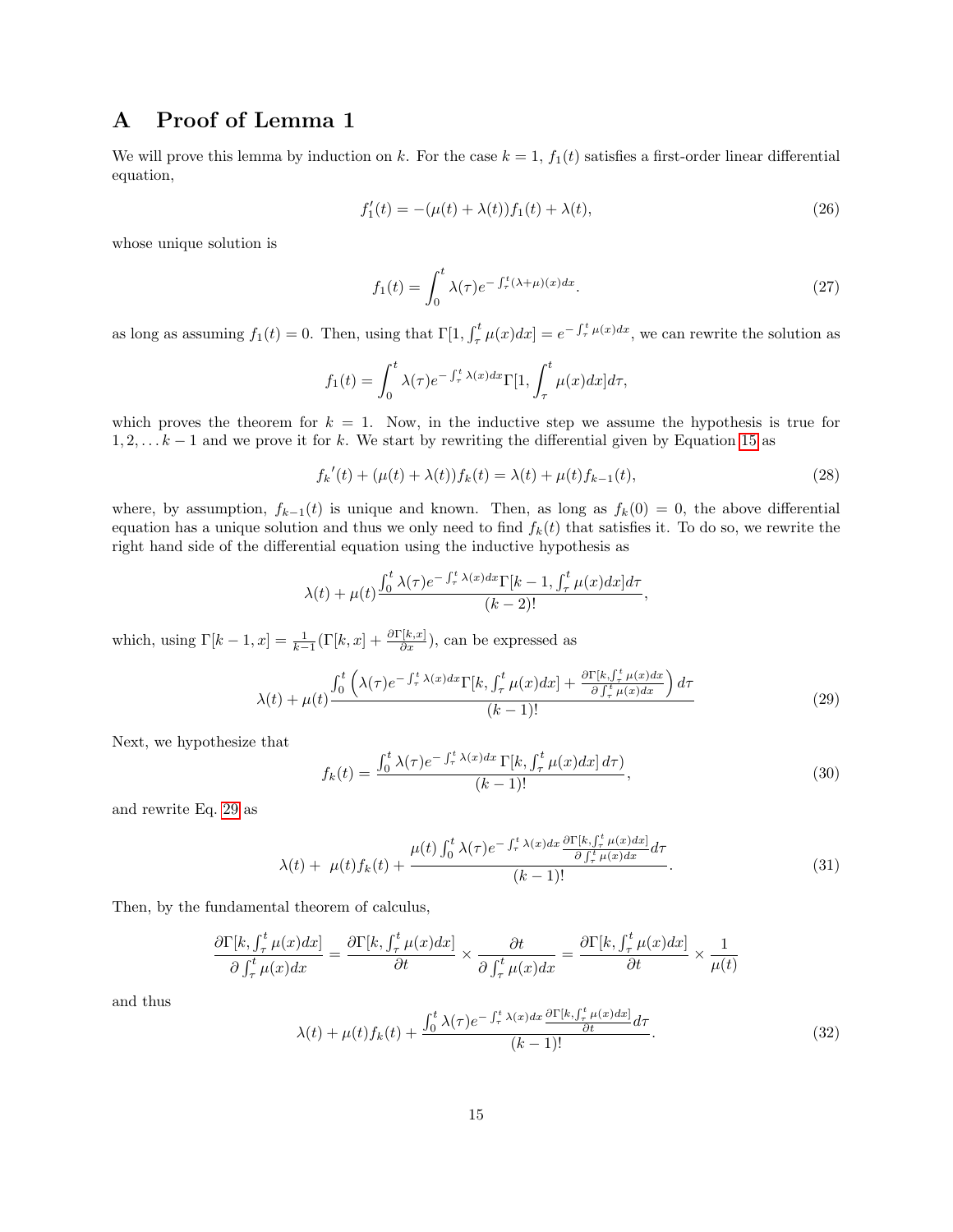Finally, using that for differentiable functions g and h,  $gh' = (gh)' - g'h$ , we have that

$$
\int_{0}^{t} (\lambda(\tau)e^{-\int_{\tau}^{t} \lambda(x)dx})(\frac{\partial \Gamma[k,\int_{\tau}^{t} \mu(x)dx]}{\partial t})d\tau = \underbrace{\int_{0}^{t} \frac{\partial (\lambda(\tau)e^{-\int_{\tau}^{t} \lambda(x)dx}\Gamma[k,\int_{\tau}^{t} \mu(x)dx]}{\partial t})}_{(k-1)!(f'_{k}(t)-\lambda(t))}d\tau}_{(\underline{k-1}+1)!(f'_{k}(t)-\lambda(t))} = \underbrace{\int_{0}^{t} (\frac{\partial \lambda(\tau)e^{-\int_{\tau}^{t} \lambda(x)dx}}{\partial t})(\Gamma[k,\int_{\tau}^{t} \mu(x)dx])d\tau}_{(k-1)!\lambda(t)f_{k}(t)}
$$

and then we can rewrite Eq. [32](#page-14-1) as

$$
\lambda(t) + \mu(t) f_k(t) + \frac{(k-1)! (f'_k(t) - \lambda(t)) + (k-1)! \lambda(t) f_k(t)}{(k-1)!},
$$

which simplifies to

$$
f_k'(t) + (\mu(t) + \lambda(t))f_k(t).
$$

This asserts that hypothesized solution for  $f_k(t)$  in Eq. [30](#page-14-2) satisfies Eq. [28,](#page-14-3) hence, it is the unique solution for  $f_k(t)$ .

# B Proof of Theorem 3

From Lemma 1, we know that

$$
f_k(t) = \frac{\int_0^t (\lambda(\tau)e^{-\int_{\tau}^t \lambda(x)dx}) \Gamma[k, \int_{\tau}^t \mu(x)dx]d\tau}{(k-1)!}.
$$

Using integration by parts, we can rewrite the above expression as

$$
f_k(t) = 1 - \frac{e^{-\int_0^t \lambda(x)dx} \Gamma[k, \int_0^t \mu(x)dx]}{(k-1)!} - \frac{\int_0^t (e^{-\int_\tau^t \lambda(x)dx}) \frac{\partial \Gamma[k, \int_\tau^t \mu(x)dx]}{\partial \tau}}{(k-1)!} d\tau
$$

Lemma [9](#page-15-0) tells us that  $e^{-\int_0^t \lambda(x)dx}$  and  $e^{-\int_\tau^t \lambda(x)dx}$  are convex with respect to  $\lambda(\cdot)$ . Moreover, using Lemma [10](#page-15-1) and the fact that  $\frac{\partial \Gamma[k,\int_{\tau}^{t} \mu(x)dx]}{\partial \tau} > 0$ , it follows that the function  $\int_{0}^{t} (e^{-\int_{\tau}^{t} \lambda(x)dx}) \frac{\partial \Gamma[k,\int_{\tau}^{t} \mu(x)dx]}{\partial \tau} d\tau$  is convex. Finally, given that  $\Gamma[k, \tilde{f}_0^t] > 0$ , we can conclude that  $f_k(t)$  is concave with respect to  $\lambda(\cdot)$ .

<span id="page-15-0"></span>**Lemma 9.** Functional  $J[\lambda] = e^{-\int_a^t \lambda(x)dx}$  is convex with respect to  $\lambda(\cdot)$  for any constant  $a \leq t$ .

*Proof.* We simply verify that  $J[\lambda]$  satisfies the definition of convexity, as given by Eq. [17:](#page-5-4)

$$
J[\alpha\lambda_1 + (1-\alpha)\lambda_2] = e^{-\int_a^t \alpha\lambda_1(x) + (1-\alpha)\lambda_2(x) dx} \le \alpha e^{-\int_a^t \lambda_1(x) dx} + (1-\alpha)e^{-\int_a^t \lambda_2(x) dx} = \alpha J[\lambda_1] + (1-\alpha)J[\lambda_2]
$$
  
where the inequality follows from the arithmetic-geometric mean inequality, *i.e.*,  $\theta x + (1-\theta)y \ge x^{\theta}y^{1-\theta}$  for all positive *x*, *y*, and  $0 < \theta < 1$ .

<span id="page-15-1"></span>**Lemma 10.** If the functional  $J_t[\lambda(\cdot)]$  is convex with respect to  $\lambda(\cdot)$ . Then, given any arbitrary function  $g(x) \geq 0$ , the functional  $L[\lambda] = \int_0^t J_\tau[\lambda(.)] g(\tau) d\tau$  is also convex with respect to  $\lambda(\cdot)$ .

*Proof.* We verify that the functional  $L[\lambda] = \int_0^t J_\tau[\lambda(.)] g(\tau) d\tau$  verifies the definition of convexity, as given by Eq. [17:](#page-5-4)

$$
L[\alpha \lambda_1 + (1 - \alpha)\lambda_2] = \int_0^t J_\tau[\alpha \lambda_1 + (1 - \alpha)\lambda_2] g(\tau) d\tau \le \alpha \int_0^t J_\tau[\lambda_1] g(\tau) d\tau + (1 - \alpha) \int_0^t J_\tau[\lambda_2] g(\tau) d\tau
$$
  
=  $\alpha L[\lambda_1] + (1 - \alpha)L[\lambda_2]$ 

where the inequality holds using that, given any two arbitrary functions  $h_1$  and  $h_2$  such that  $h_1(x) \ge h_2(x) \ge h_1(x)$ 0 for all  $x \in \mathcal{D}$ , then  $\int_{\mathcal{D}} h_1(x)g(x)dx \ge \int_{\mathcal{D}} h_2(x)g(x)dx$  given  $g(x) \ge 0$  for all  $x \in \mathcal{D}$ .  $\Box$